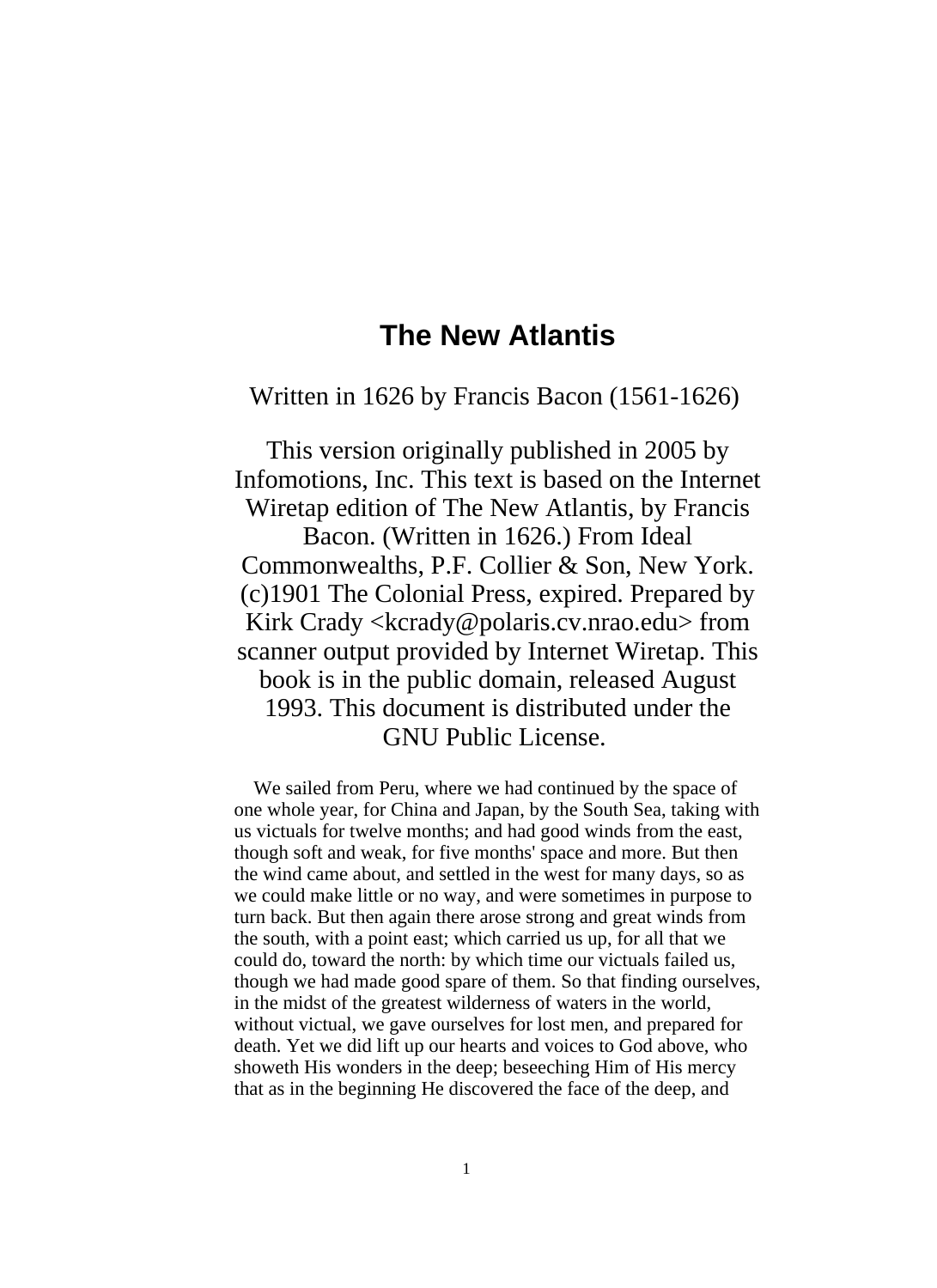brought forth dry land, so He would now discover land to us, that we might not perish.

And it came to pass that the next day about evening we saw within a kenning before us, toward the north, as it were thick clouds, which did put us in some hope of land, knowing how that part of the South Sea was utterly unknown, and might have islands or continents that hitherto were not come to light. Wherefore we bent our course thither, where we saw the appearance of land, all that night; and in the dawning of next day we might plainly discern that it was a land flat to our sight, and full of boscage, which made it show the more dark. And after an hour and a half's sailing, we entered into a good haven, being the port of a fair city. Not great, indeed, but well built, and that gave a pleasant view from the sea. And we thinking every minute long till we were on land, came close to the shore and offered to land. But straightway we saw divers of the people, with batons in their hands, as it were forbidding us to land: yet without any cries or fierceness, but only as warning us off, by signs that they made. Whereupon being not a little discomfited, we were advising with ourselves what we should do. During which time there made forth to us a small boat, with about eight persons in it, whereof one of them had in his hand a tipstaff of a yellow cane, tipped at both ends with blue, who made aboard our ship, without any show of distrust at all. And when he saw one of our number present himself somewhat afore the rest, he drew forth a little scroll of parchment (somewhat yellower than our parchment, and shining like the leaves of writingtables, but otherwise soft and flexible), and delivered it to our foremost man. In which scroll were written in ancient Hebrew, and in ancient Greek, and in good Latin of the school, and in Spanish these words: "Land ye not, none of you, and provide to be gone from this coast within sixteen days, except you have further time given you; meanwhile, if you want fresh water, or victual, or help for your sick, or that your ship needeth repair, write down your wants, and you shall have that which belongeth to mercy." This scroll was signed with a stamp of cherubim's wings, not spread, but hanging downward; and by them a cross.

This being delivered, the officer returned, and left only a servant with us to receive our answer. Consulting hereupon among ourselves, we were much perplexed. The denial of landing, and hasty warning us away, troubled us much: on the other side, to find that the people had languages, and were so full of humanity, did comfort us not a little. And above all, the sign of the cross to that instrument was to us a great rejoicing, and as it were a certain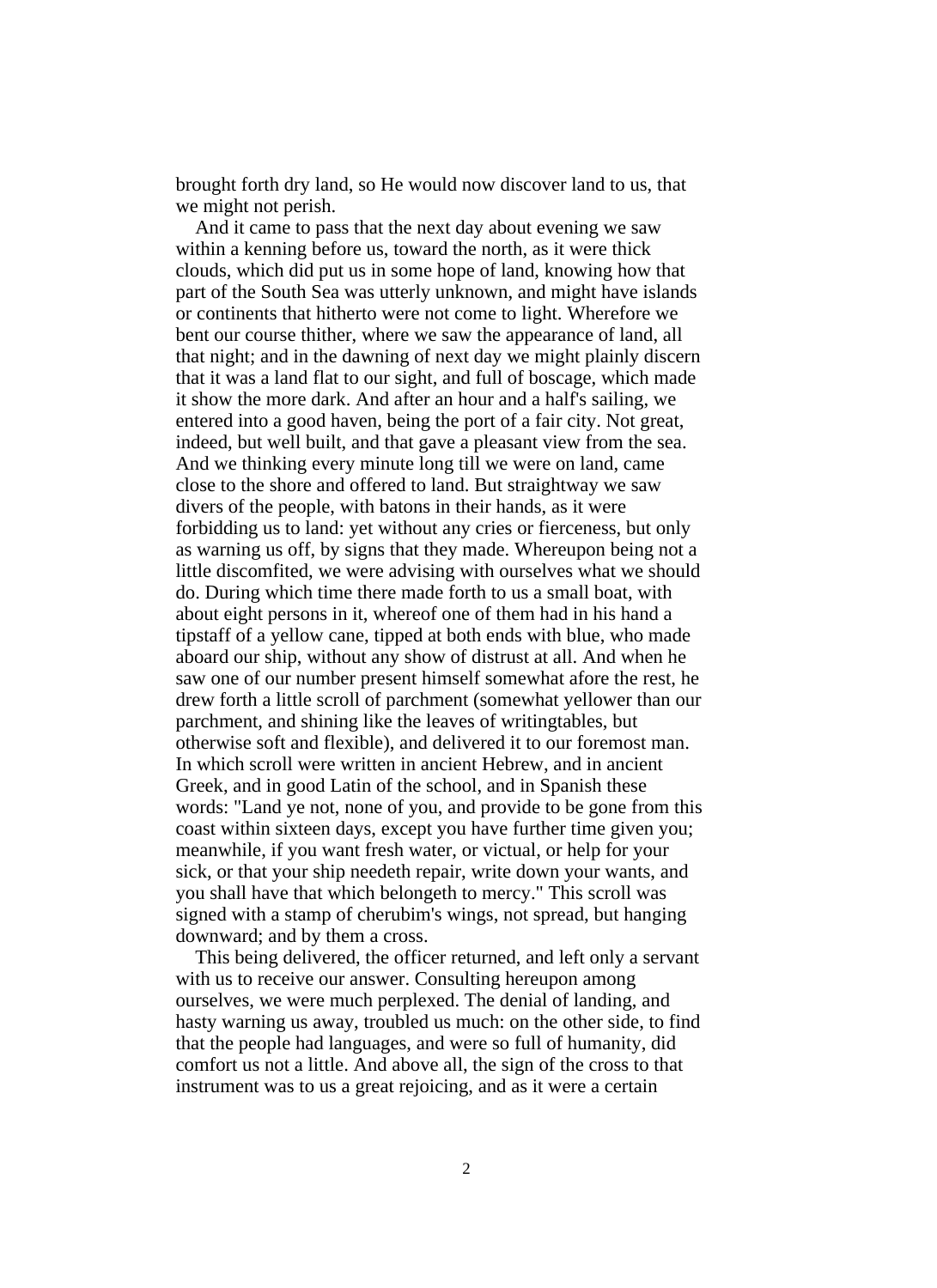presage of good. Our answer was in the Spanish tongue, "That for our ship, it was well; for we had rather met with calms and contrary winds, than any tempests. For our sick, they were many, and in very ill case; so that if they were not permitted to land, they ran in danger of their lives." Our other wants we set down in particular, adding, "That we had some little store of merchandise, which if it pleased them to deal for, it might supply our wants, without being chargeable unto them." We offered some reward in pistolets unto the servant, and a piece of crimson velvet to be presented to the officer; but the servant took them not, nor would scarce look upon them; and so left us, and went back in another little boat which was sent for him.

About three hours after we had despatched our answer, there came toward us a person (as it seemed) of a place. He had on him a gown with wide sleeves, of a kind of water chamolet, of an excellent azure color, far more glossy than ours; his under-apparel was green, and so was his hat, being in the form of a turban, daintily made, and not so huge as the Turkish turbans; and the locks of his hair came down below the brims of it. A reverend man was he to behold. He came in a boat, gilt in some part of it, with four persons more only in that boat; and was followed by another boat, wherein were some twenty. When he was come within a flight-shot of our ship, signs were made to us that we should send forth some to meet him upon the water, which we presently did in our ship-boat, sending the principal man amongst us save one, and four of our number with him. When we were come within six yards of their boat, they called to us to stay, and not to approach farther, which we did.

And thereupon the man, whom I before described, stood up, and with a loud voice in Spanish asked, "Are ye Christians?" We answered, "We were;" fearing the less, because of the cross we had seen in the subscription. At which answer the said person lift up his right hand toward heaven, and drew it softly to his mouth (which is the gesture they use, when they thank God), and then said: "If ye will swear, all of you, by the merits of the Saviour, that ye are no pirates; nor have shed blood, lawfully or unlawfully, within forty days past; you may have license to come on land." We said, "We were all ready to take that oath." Whereupon one of those that were with him, being (as it seemed) a notary, made an entry of this act. Which done, another of the attendants of the great person, which was with him in the same boat, after his lord had spoken a little to him, said aloud: "My lord would have you know that it is not of pride, or greatness, that he cometh not aboard your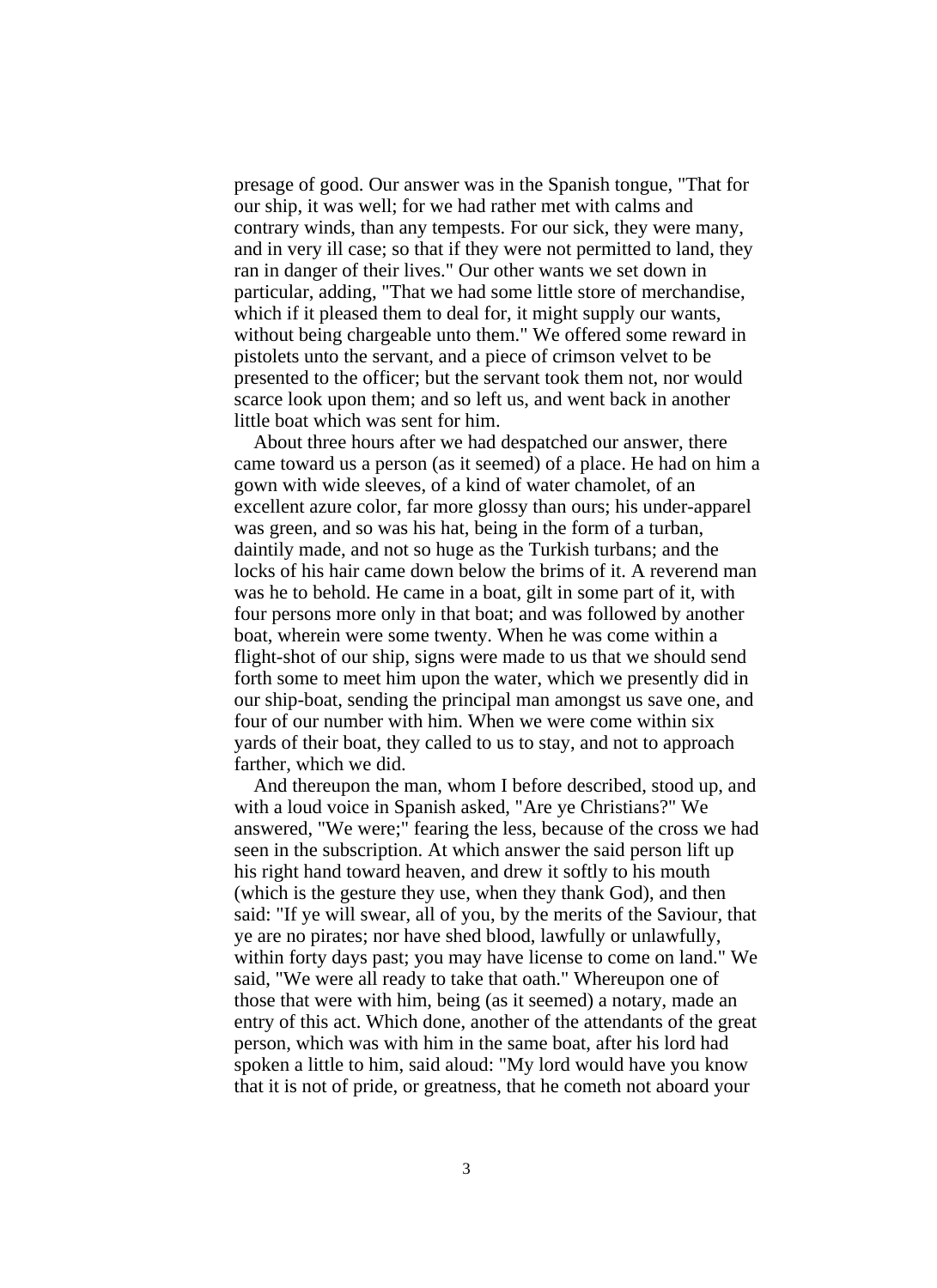ship; but for that in your answer you declare that you have many sick amongst you, he was warned by the conservator of health of the city that he should keep a distance." We bowed ourselves toward him and answered: "We were his humble servants; and accounted for great honor and singular humanity toward us, that which was already done; but hoped well that the nature of the sickness of our men was not infectious."

So he returned; and awhile after came the notary to us aboard our ship, holding in his hand a fruit of that country, like an orange, but of color between orange-tawny and scarlet, which cast a most excellent odor. He used it (as it seemed) for a preservative against infection. He gave us our oath, "By the name of Jesus, and His merits," and after told us that the next day, by six of the clock in the morning, we should be sent to, and brought to the strangers' house (so he called it), where we should be accommodated of things, both for our whole and for our sick. So he left us; and when we offered him some pistolets, he smiling, said, "He must not be twice paid for one labor:" meaning (as I take it) that he had salary sufficient of the State for his service. For (as I after learned) they call an officer that taketh rewards twice paid.

The next morning early there came to us the same officer that came to us at first, with his cane, and told us he came to conduct us to the strangers' house; and that he had prevented the hour, because we might have the whole day before us for our business. "For," said he," if you will follow my advice, there shall first go with me some few of you, and see the place, and how it may be made convenient for you; and then you may send for your sick, and the rest of your number which ye will bring on land." We thanked him and said, "That his care which he took of desolate strangers, God would reward." And so six of us went on land with him; and when we were on land, he went before us, and turned to us and said "he was but our servant and our guide." He led us through three fair streets; and all the way we went there were gathered some people on both sides, standing in a row; but in so civil a fashion, as if it had been, not to wonder at us, but to welcome us; and divers of them, as we passed by them, put their arms a little abroad, which is their gesture when they bid any welcome.

The strangers' house is a fair and spacious house, built of brick, of somewhat a bluer color than our brick; and with handsome windows, some of glass, some of a kind of cambric oiled. He brought us first into a fair parlor above stairs, and then asked us "what number of persons we were? and how many sick?" We answered, "We were in all (sick and whole) one-and-fifty persons,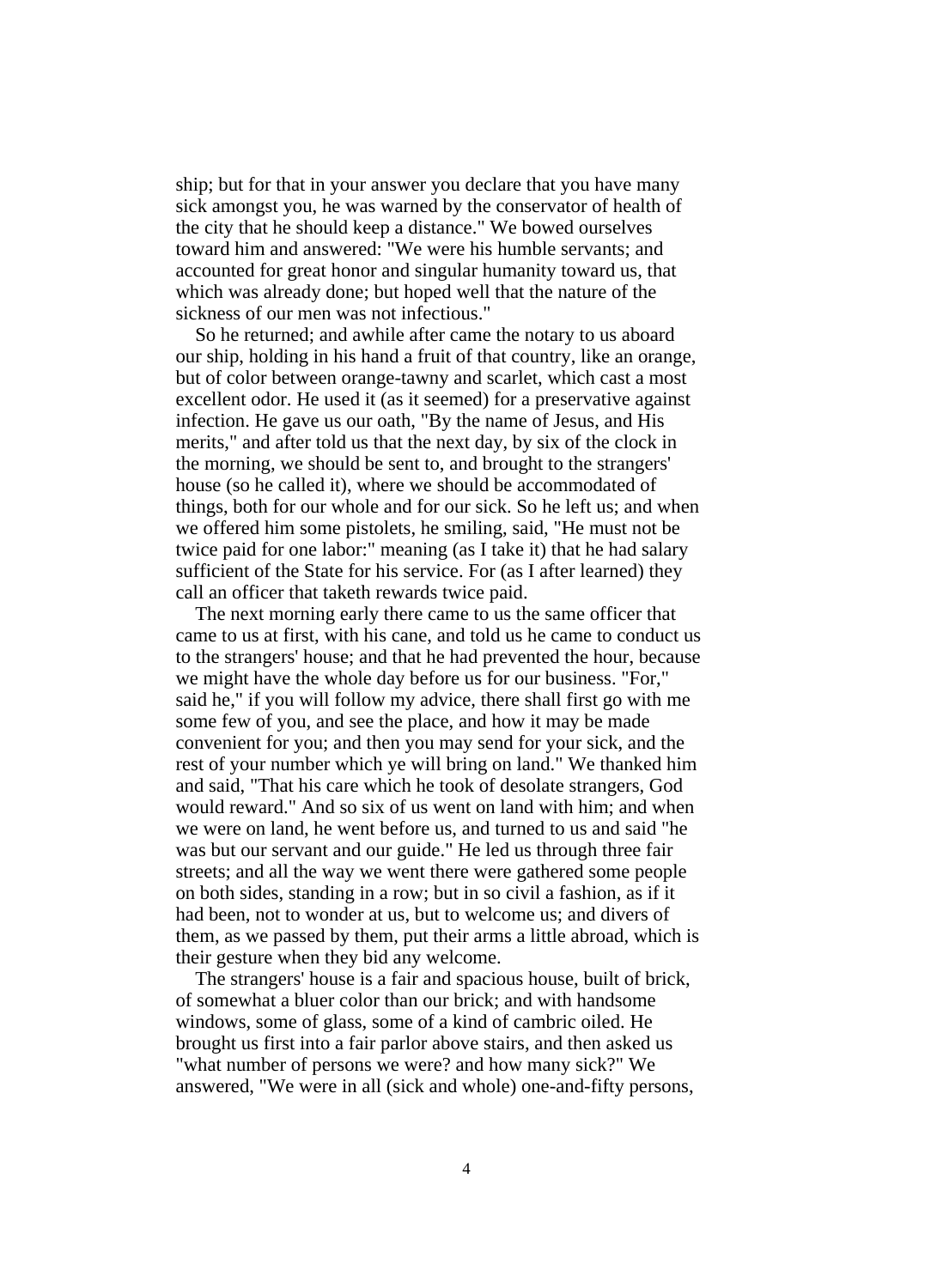whereof our sick were seventeen." He desired us have patience a little, and to stay till he came back to us, which was about an hour after; and then he led us to see the chambers which were provided for us, being in number nineteen. They having cast it (as it seemeth) that four of those chambers, which were better than the rest, might receive four of the principal men of our company; and lodge them alone by themselves; and the other fifteen chambers were to lodge us, two and two together. The chambers were handsome and cheerful chambers, and furnished civilly. Then he led us to a long gallery, like a dorture, where he showed us all along the one side (for the other side was but wall and window) seventeen cells, very neat ones, having partitions of cedar wood. Which gallery and cells, being in all forty (many more than we needed), were instituted as an infirmary for sick persons. And he told us withal, that as any of our sick waxed well, he might be removed from his cell to a chamber; for which purpose there were set forth ten spare chambers, besides the number we spake of before.

This done, he brought us back to the parlor, and lifting up his cane a little (as they do when they give any charge or command), said to us: "Ye are to know that the custom of the land requireth that after this day and to-morrow (which we give you for removing your people from your ship), you are to keep within doors for three days. But let it not trouble you, nor do not think yourselves restrained, but rather left to your rest and ease. You shall want nothing; and there are six of our people appointed to attend you for any business you may have abroad." We gave him thanks with all affection and respect, and said, "God surely is manifested in this land." We offered him also twenty pistolets; but he smiled, and only said: "What? Twice paid!" And so he left us. Soon after our dinner was served in; which was right good viands, both for bread and meat: better than any collegiate diet that I have known in Europe. We had also drink of three sorts, all wholesome and good: wine of the grape; a drink of grain, such as is with us our ale, but more clear; and a kind of cider made of a fruit of that country, a wonderful pleasing and refreshing drink. Besides, there were brought in to us great store of those scarlet oranges for our sick; which (they said) were an assured remedy for sickness taken at sea. There was given us also a box of small gray or whitish pills, which they wished our sick should take, one of the pills every night before sleep; which (they said) would hasten their recovery.

The next day, after that our trouble of carriage and removing of our men and goods out of our ship was somewhat settled and quiet,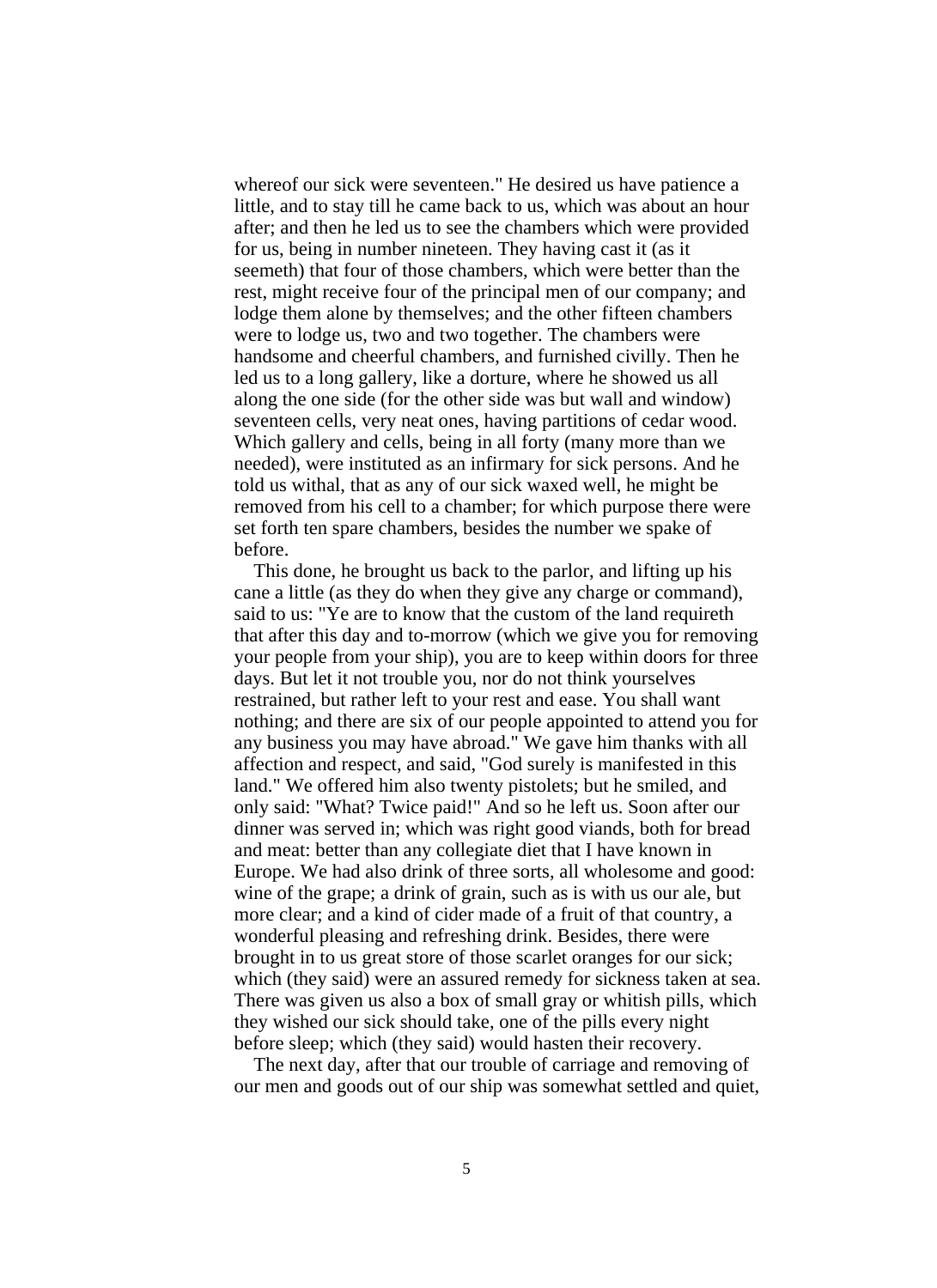I thought good to call our company together, and, when they were assembled, said unto them: "My dear friends, let us know ourselves, and how it standeth with us. We are men cast on land, as Jonas was out of the whale's belly, when we were as buried in the deep; and now we are on land, we are but between death and life, for we are beyond both the Old World and the New; and whether ever we shall see Europe, God only knoweth. It is a kind of miracle hath brought us hither, and it must be little less that shall bring us hence. Therefore in regard of our deliverance past, and our danger present and to come, let us look up to God, and every man reform his own ways. Besides, we are come here among a Christian people, full of piety and humanity. Let us not bring that confusion of face upon ourselves, as to show our vices or unworthiness before them. Yet there is more, for they have by commandment (though in form of courtesy) cloistered us within these walls for three days; who knoweth whether it be not to take some taste of our manners and conditions? And if they find them bad, to banish us straightway; if good, to give us further time. For these men that they have given us for attendance, may withal have an eye upon us. Therefore, for God's love, and as we love the weal of our souls and bodies, let us so behave ourselves as we may be at peace with God and may find grace in the eyes of this people."

Our company with one voice thanked me for my good admonition, and promised me to live soberly and civilly, and without giving any the least occasion of offence. So we spent our three days joyfully, and without care, in expectation what would be done with us when they were expired. During which time, we had every hour joy of the amendment of our sick, who thought themselves cast into some divine pool of healing, they mended so kindly and so fast.

The morrow after our three days were past, there came to us a new man, that we had not seen before, clothed in blue as the former was, save that his turban was white with a small red cross on top. He had also a tippet of fine linen. At his coming in, he did bend to us a little, and put his arms abroad. We of our parts saluted him in a very lowly and submissive manner; as looking that from him we should receive sentence of life or death. He desired to speak with some few of us. Whereupon six of us only stayed, and the rest avoided the room. He said: "I am by office, governor of this house of strangers, and by vocation, I am a Christian priest, and therefore am come to you to offer you my service, both as strangers and chiefly as Christians. Some things I may tell you, which I think you will not be unwilling to hear. The State hath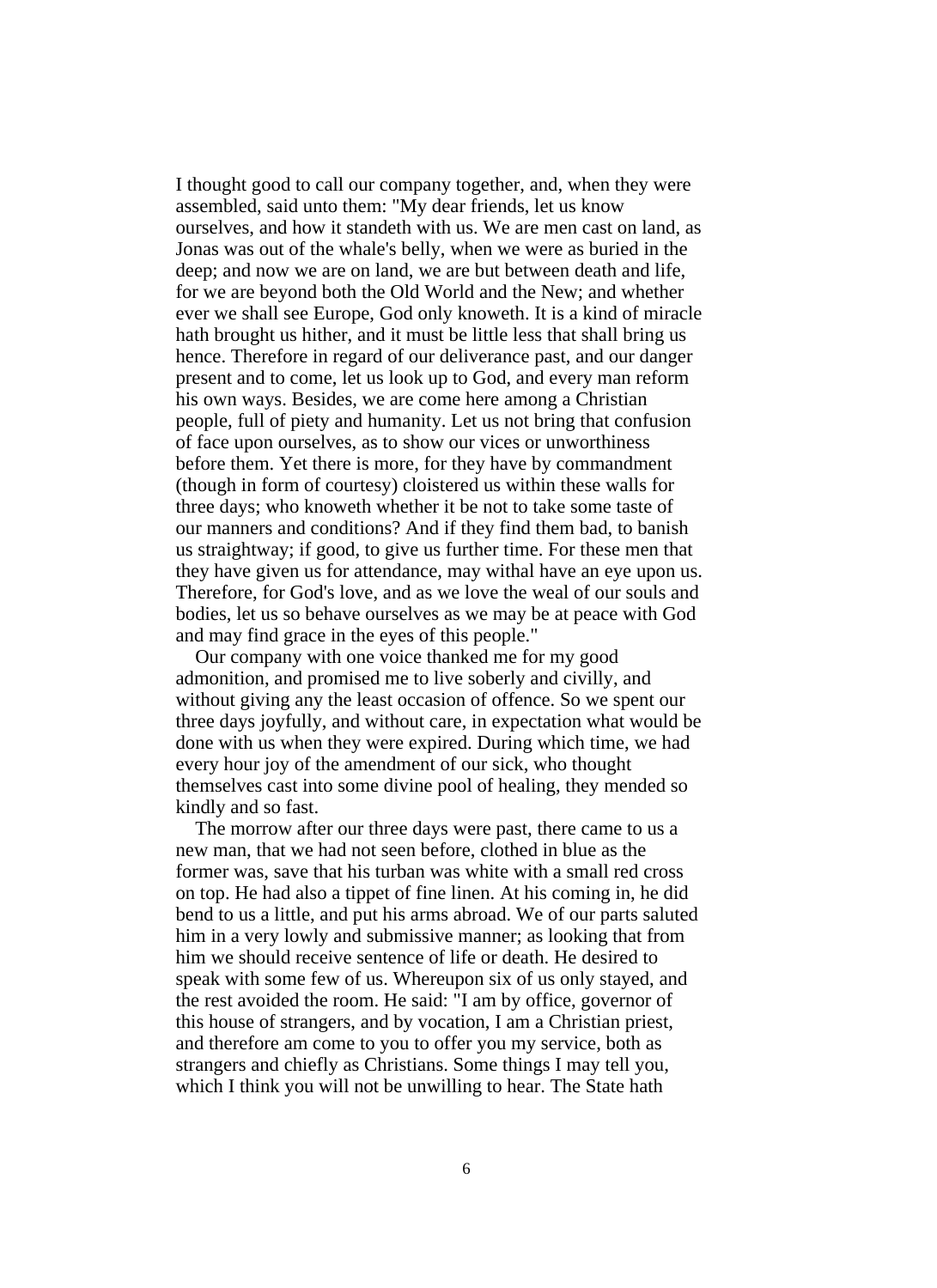given you license to stay on land for the space of six weeks; and let it not trouble you if your occasions ask further time, for the law in this point is not precise; and I do not doubt but myself shall be able to obtain for you such further time as shall be convenient. Ye shall also understand that the strangers' house is at this time rich and much aforehand; for it hath laid up revenue these thirty-seven years, for so long it is since any stranger arrived in this part; and therefore take ye no care; the State will defray you all the time you stay. Neither shall you stay one day the less for that. As for any merchandise you have brought, ye shall be well used, and have your return, either in merchandise or in gold and silver, for to us it is all one. And if you have any other request to make, hide it not; for ye shall find we will not make your countenance to fall by the answer ye shall receive. Only this I must tell you, that none of you must go above a karan [that is with them a mile and a half] from the walls of the city, without special leave."

We answered, after we had looked awhile upon one another, admiring this gracious and parent-like usage, that we could not tell what to say, for we wanted words to express our thanks; and his noble free offers left us nothing to ask. It seemed to us that we had before us a picture of our salvation in heaven; for we that were awhile since in the jaws of death, were now brought into a place where we found nothing but consolations. For the commandment laid upon us, we would not fail to obey it, though it was impossible but our hearts should be inflamed to tread further upon this happy and holy ground. We added that our tongues should first cleave to the roofs of our mouths ere we should forget either this reverend person or this whole nation, in our prayers. We also most humbly besought him to accept of us as his true servants, by as just a right as ever men on earth were bounden; laying and presenting both our persons and all we had at his feet. He said he was a priest, and looked for a priest's reward, which was our brotherly love and the good of our souls and bodies. So he went from us, not without tears of tenderness in his eyes, and left us also confused with joy and kindness, saying among ourselves that we were come into a land of angels, which did appear to us daily, and prevent us with comforts, which we thought not of, much less expected.

The next day, about ten of the clock; the governor came to us again, and after salutations said familiarly that he was come to visit us, and called for a chair and sat him down; and we, being some ten of us (the rest were of the meaner sort or else gone abroad), sat down with him; and when we were set he began thus: "We of this island of Bensalem (for so they called it in their language) have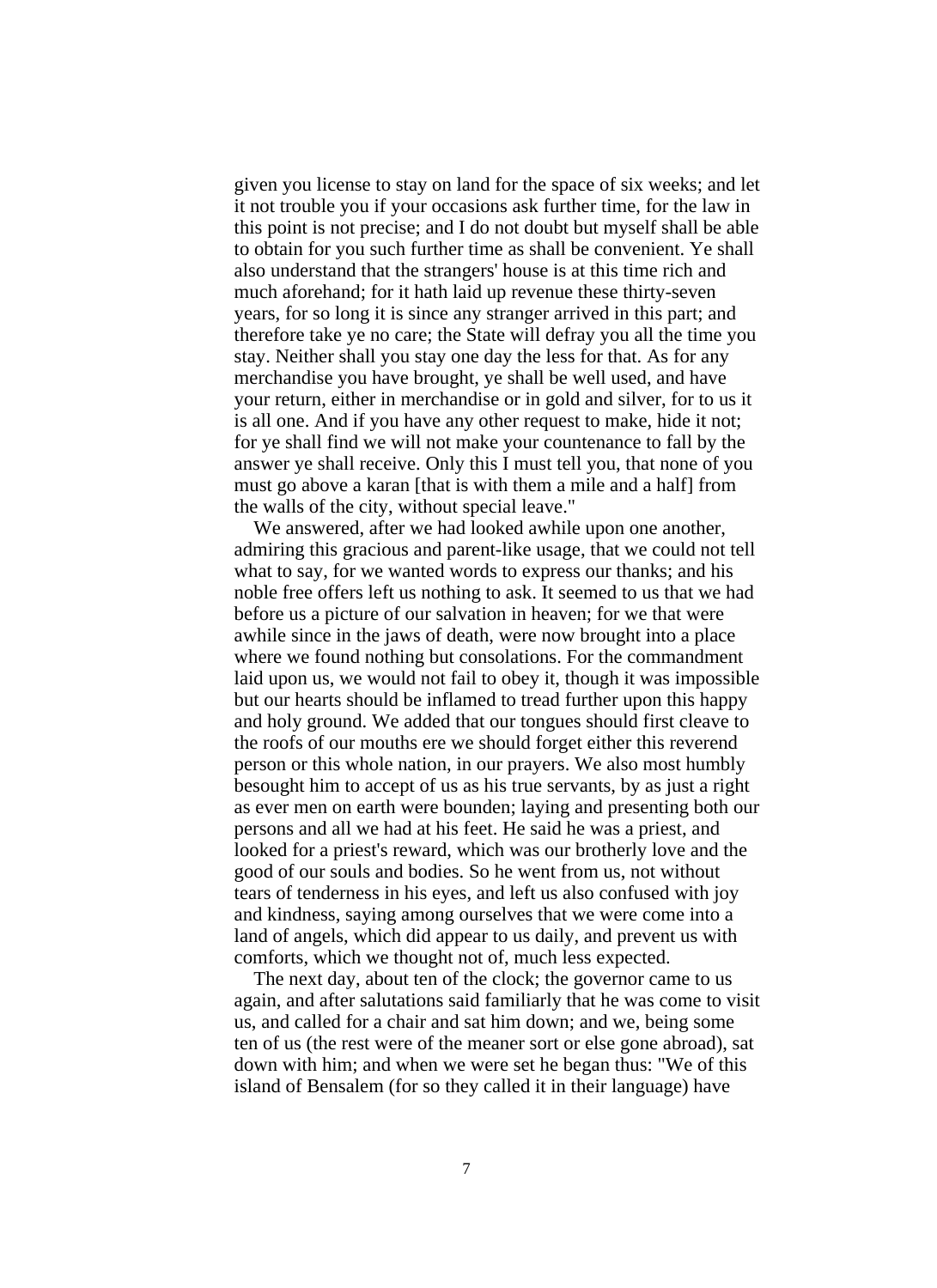this: that by means of our solitary situation, and of the laws of secrecy, which we have for our travellers, and our rare admission of strangers; we know well most part of the habitable world, and are ourselves unknown. Therefore because he that knoweth least is fittest to ask questions it is more reason, for the entertainment of the time, that ye ask me questions, than that I ask you." We answered, that we humbly thanked him that he would give us leave so to do. And that we conceived by the taste we had already, that there was no worldly thing on earth more worthy to be known than the state of that happy land. But above all, we said, since that we were met from the several ends of the world, and hoped assuredly that we should meet one day in the kingdom of heaven (for that we were both parts Christians), we desired to know (in respect that land was so remote, and so divided by vast and unknown seas from the land where our Saviour walked on earth) who was the apostle of that nation, and how it was converted to the faith? It appeared in his face that he took great contentment in this our question; he said: "Ye knit my heart to you by asking this question in the first place; for it showeth that you first seek the kingdom of heaven; and I shall gladly, and briefly, satisfy your demand.

"About twenty years after the ascension of our Saviour it came to pass, that there was seen by the people of Renfusa (a city upon the eastern coast of our island, within sight, the night was cloudy and calm), as it might be some mile in the sea, a great pillar of light; not sharp, but in form of a column, or cylinder, rising from the sea, a great way up toward heaven; and on the top of it was seen a large cross of light, more bright and resplendent than the body of the pillar. Upon which so strange a spectacle, the people of the city gathered apace together upon the sands, to wonder; and so after put themselves into a number of small boats to go nearer to this marvellous sight. But when the boats were come within about sixty yards of the pillar, they found themselves all bound, and could go no further, yet so as they might move to go about, but might not approach nearer; so as the boats stood all as in a theatre, beholding this light, as a heavenly sign. It so fell out that there was in one of the boats one of the wise men of the Society of Saloman's House (which house, or college, my good brethren, is the very eye of this kingdom), who having awhile attentively and devoutly viewed and contemplated this pillar and cross, fell down upon his face; and then raised himself upon his knees, and lifting up his hands to heaven, made his prayers in this manner:

"'Lord God of heaven and earth; thou hast vouchsafed of thy grace, to those of our order to know thy works of creation, and true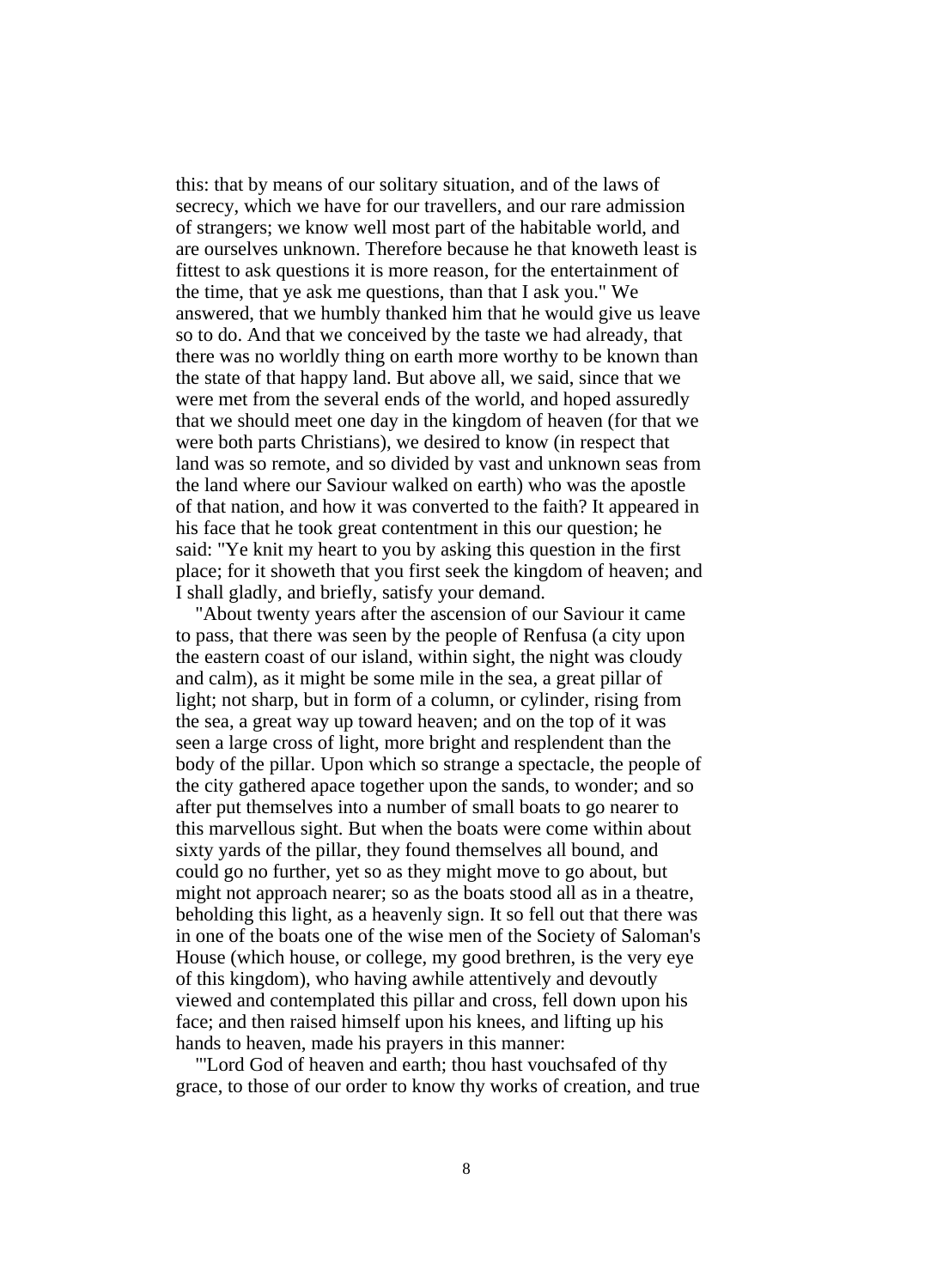secrets of them; and to discern, as far as appertaineth to the generations of men, between divine miracles, works of nature, works of art and impostures, and illusions of all sorts. I do here acknowledge and testify before this people that the thing we now see before our eyes is thy finger, and a true miracle. And forasmuch as we learn in our books that thou never workest miracles, but to a divine and excellent end (for the laws of nature are thine own laws, and thou exceedest them not but upon great cause), we most humbly beseech thee to prosper this great sign, and to give us the interpretation and use of it in mercy; which thou dost in some part secretly promise, by sending it unto us.'

"When he had made his prayer, he presently found the boat he was in movable and unbound; whereas all the rest remained still fast; and taking that for an assurance of leave to approach, he caused the boat to be softly and with silence rowed toward the pillar; but ere he came near it, the pillar and cross of light broke up, and cast itself abroad, as it were, into a firmament of many stars, which also vanished soon after, and there was nothing left to be seen but a small ark or chest of cedar, dry and not wet at all with water, though it swam; and in the fore end of it, which was toward him, grew a small green branch of palm; and when the wise man had taken it with all reverence into his boat, it opened of itself, and there were found in it a book and a letter, both written in fine parchment, and wrapped in sindons of linen. The book contained all the canonical books of the Old and New Testament, according as you have them (for we know well what the churches with you receive), and the Apocalypse itself; and some other books of the New Testament, which were not at that time written, were nevertheless in the book. And for the letter, it was in these words:

"'I, Bartholomew, a servant of the Highest, and apostle of Jesus Christ, was warned by an angel that appeared to me in a vision of glory, that I should commit this ark to the floods of the sea. Therefore I do testify and declare unto that people where God shall ordain this ark to come to land, that in the same day is come unto them salvation and peace, and good-will from the Father, and from the Lord Jesus.'

"There was also in both these writings, as well the book as the letter, wrought a great miracle, conform to that of the apostles, in the original gift of tongues. For there being at that time, in this land, Hebrews, Persians, and Indians, besides the natives, everyone read upon the book and letter, as if they had been written in his own language. And thus was this land saved from infidelity (as the remain of the old world was from water) by an ark, through the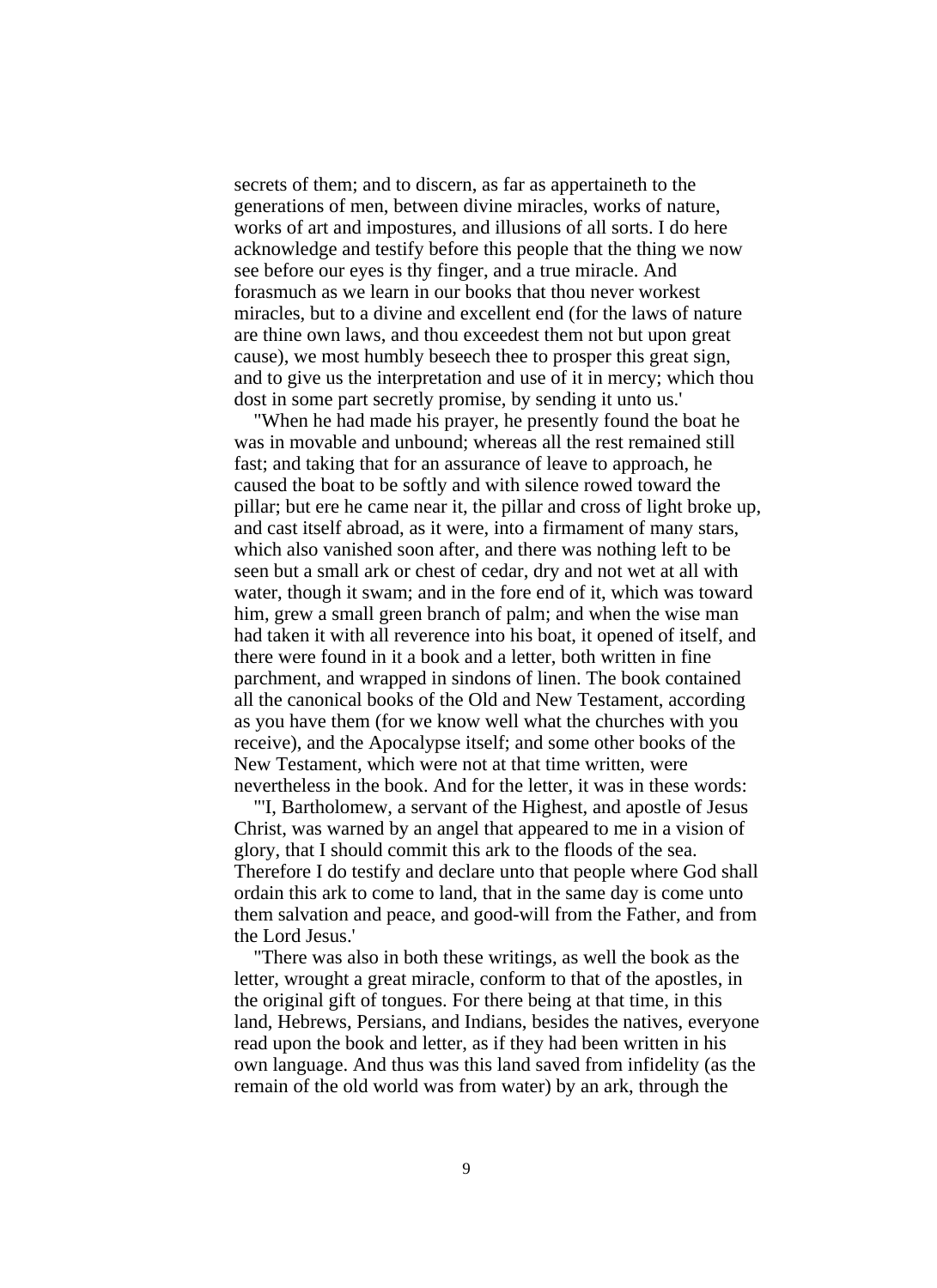apostolical and miraculous evangelism of St. Bartholomew." And here he paused, and a messenger came and called him forth from us. So this was all that passed in that conference.

The next day the same governor came again to us immediately after dinner, and excused himself, saying that the day before he was called from us somewhat abruptly, but now he would make us amends, and spend time with us; if we held his company and conference agreeable. We answered that we held it so agreeable and pleasing to us, as we forgot both dangers past, and fears to come, for the time we heard him speak; and that we thought an hour spent with him was worth years of our former life. He bowed himself a little to us, and after we were set again, he said, "Well, the questions are on your part."

One of our number said, after a little pause, that there was a matter we were no less desirous to know than fearful to ask, lest we might presume too far. But, encouraged by his rare humanity toward us (that could scarce think ourselves strangers, being his vowed and professed servants), we would take the hardness to propound it; humbly beseeching him, if he thought it not fit to be answered, that he would pardon it, though he rejected it. We said, we well observed those his words, which he formerly spake, that this happy island, where we now stood, was known to few, and yet knew most of the nations of the world, which we found to be true, considering they had the languages of Europe, and knew much of our State and business; and yet we in Europe (notwithstanding all the remote discoveries and navigations of this last age) never heard any of the least inkling or glimpse of this island. This we found wonderful strange; for that all nations have interknowledge one of another, either by voyage into foreign parts, or by strangers that come to them; and though the traveller into a foreign country doth commonly know more by the eye than he that stayeth at home can by relation of the traveller; yet both ways suffice to make a mutual knowledge, in some degree, on both parts. But for this island, we never heard tell of any ship of theirs that had been seen to arrive upon any shore of Europe; no, nor of either the East or West Indies, nor yet of any ship of any other part of the world, that had made return for them. And yet the marvel rested not in this. For the situation of it (as his lordship said) in the secret conclave of such a vast sea might cause it. But then, that they should have knowledge of the languages, books, affairs, of those that lie such a distance from them, it was a thing we could not tell what to make of; for that it seemed to us a condition and propriety of divine powers and beings, to be hidden and unseen to others, and yet to have others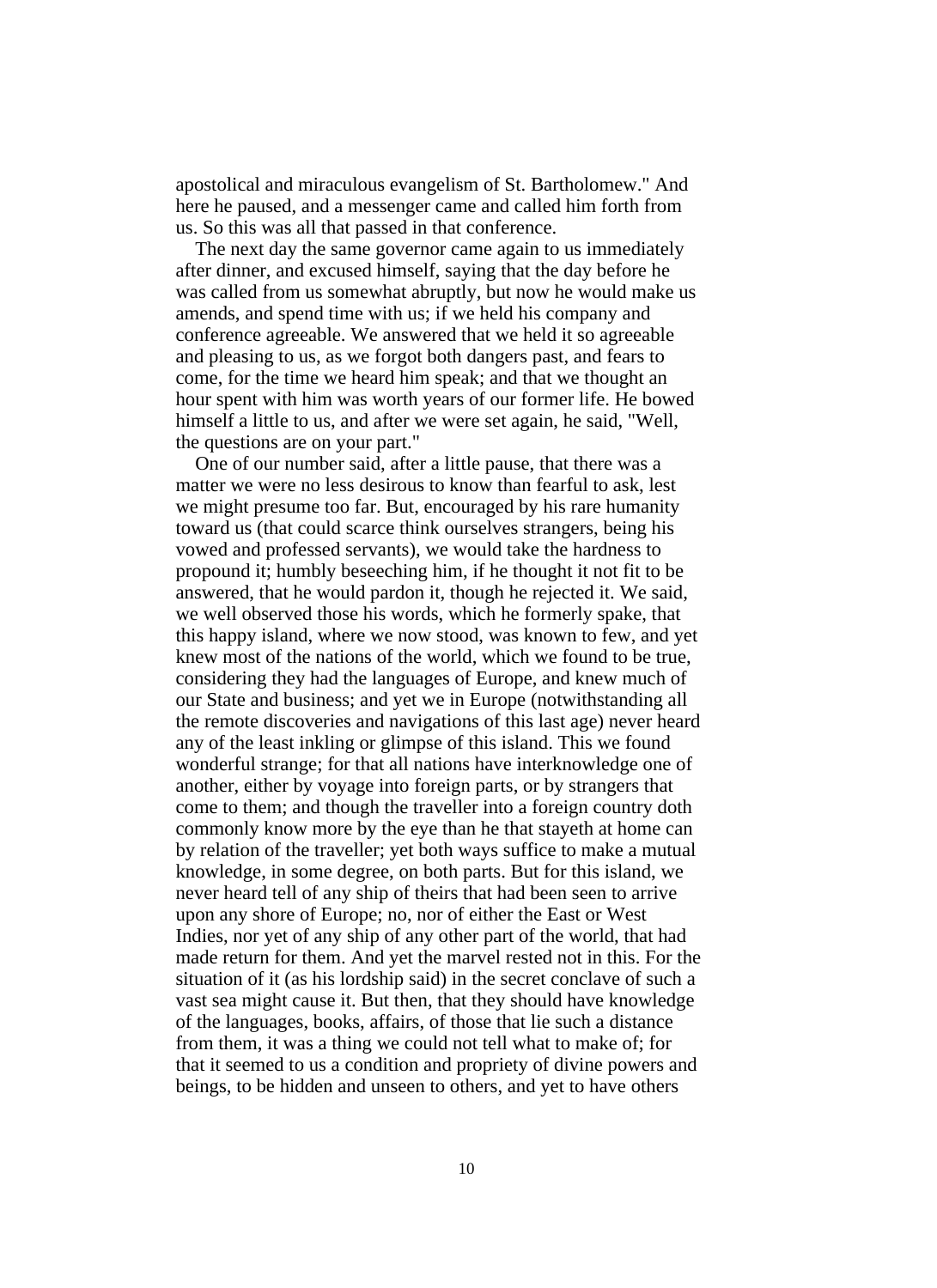open, and as in a light to them.

At this speech the governor gave a gracious smile and said that we did well to ask pardon for this question we now asked, for that it imported, as if we thought this land a land of magicians, that sent forth spirits of the air into all parts, to bring them news and intelligence of other countries. It was answered by us all, in all possible humbleness, but yet with a countenance taking knowledge, that we knew that he spake it but merrily. That we were apt enough to think there was somewhat supernatural in this island, but yet rather as angelical than magical. But to let his lordship know truly what it was that made us tender and doubtful to ask this question, it was not any such conceit, but because we remembered he had given a touch in his former speech, that this land had laws of secrecy touching strangers. To this he said, "You remember it aright; and therefore in that I shall say to you, I must reserve some particulars, which it is not lawful for me to reveal, but there will be enough left to give you satisfaction.

"You shall understand (that which perhaps you will scarce think credible) that about 3,000 years ago, or somewhat more, the navigation of the world (especially for remote voyages) was greater than at this day. Do not think with yourselves, that I know not how much it is increased with you, within these threescore years; I know it well, and yet I say, greater then than now; whether it was, that the example of the ark, that saved the remnant of men from the universal deluge, gave men confidence to venture upon the waters, or what it was; but such is the truth. The Phoenicians, and especially the Tyrians, had great fleets; so had the Carthaginians their colony, which is yet farther west. Toward the east the shipping of Egypt, and of Palestine, was likewise great. China also, and the great Atlantis (that you call America), which have now but junks and canoes, abounded then in tall ships. This island (as appeareth by faithful registers of those times) had then 1,500 strong ships, of great content. Of all this there is with you sparing memory, or none; but we have large knowledge thereof.

"At that time this land was known and frequented by the ships and vessels of all the nations before named. And (as it cometh to pass) they had many times men of other countries, that were no sailors, that came with them; as Persians, Chaldeans, Arabians, so as almost all nations of might and fame resorted hither; of whom we have some stirps and little tribes with us at this day. And for our own ships, they went sundry voyages, as well to your straits, which you call the Pillars of Hercules, as to other parts in the Atlantic and Mediterranean seas; as to Paguin (which is the same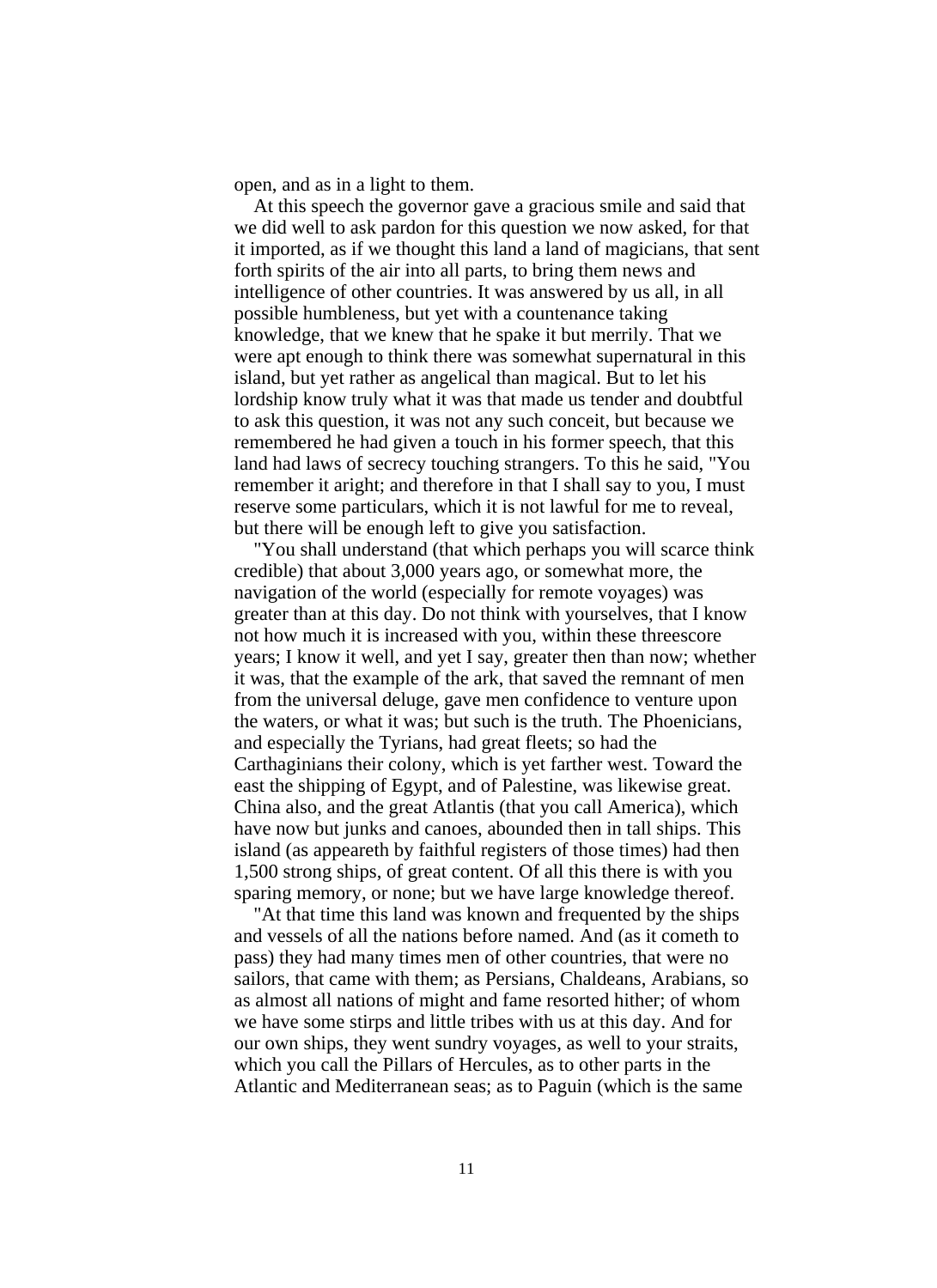with Cambalaine) and Quinzy, upon the Oriental seas, as far as to the borders of the East Tartary.

"At the same time, and an age after or more, the inhabitants of the great Atlantis did flourish. For though the narration and description which is made by a great man with you, that the descendants of Neptune planted there, and of the magnificent temple, palace, city, and hill; and the manifold streams of goodly navigable rivers, which as so many chains environed the same site and temple; and the several degrees of ascent, whereby men did climb up to the same, as if it had been a Scala Coeli; be all poetical and fabulous; yet so much is true, that the said country of Atlantis, as well that of Peru, then called Coya, as that of Mexico, then named Tyrambel, were mighty and proud kingdoms, in arms, shipping, and riches; so mighty, as at one time, or at least within the space of ten years, they both made two great expeditions; they of Tyrambel through the Atlantic to the Mediterranean Sea; and they of Coya, through the South Sea upon this our island; and for the former of these, which was into Europe, the same author among you, as it seemeth, had some relation from the Egyptian priest, whom he citeth. For assuredly, such a thing there was. But whether it were the ancient Athenians that had the glory of the repulse and resistance of those forces, I can say nothing; but certain it is there never came back either ship or man from that voyage. Neither had the other voyage of those of Coya upon us had better fortune, if they had not met with enemies of greater clemency. For the King of this island, by name Altabin, a wise man and a great warrior, knowing well both his own strength and that of his enemies, handled the matter so as he cut off their land forces from their ships, and entoiled both their navy and their camp with a greater power than theirs, both by sea and land; and compelled them to render themselves without striking a stroke; and after they were at his mercy, contenting himself only with their oath, that they should no more bear arms against him, dismissed them all in safety.

"But the divine revenge overtook not long after those proud enterprises. For within less than the space of 100 years the Great Atlantis was utterly lost and destroyed; not by a great earthquake, as your man saith, for that whole tract is little subject to earthquakes, but by a particular deluge, or inundation; those countries having at this day far greater rivers, and far higher mountains to pour down waters, than any part of the old world. But it is true that the same inundation was not deep, nor past forty foot, in most places, from the ground, so that although it destroyed man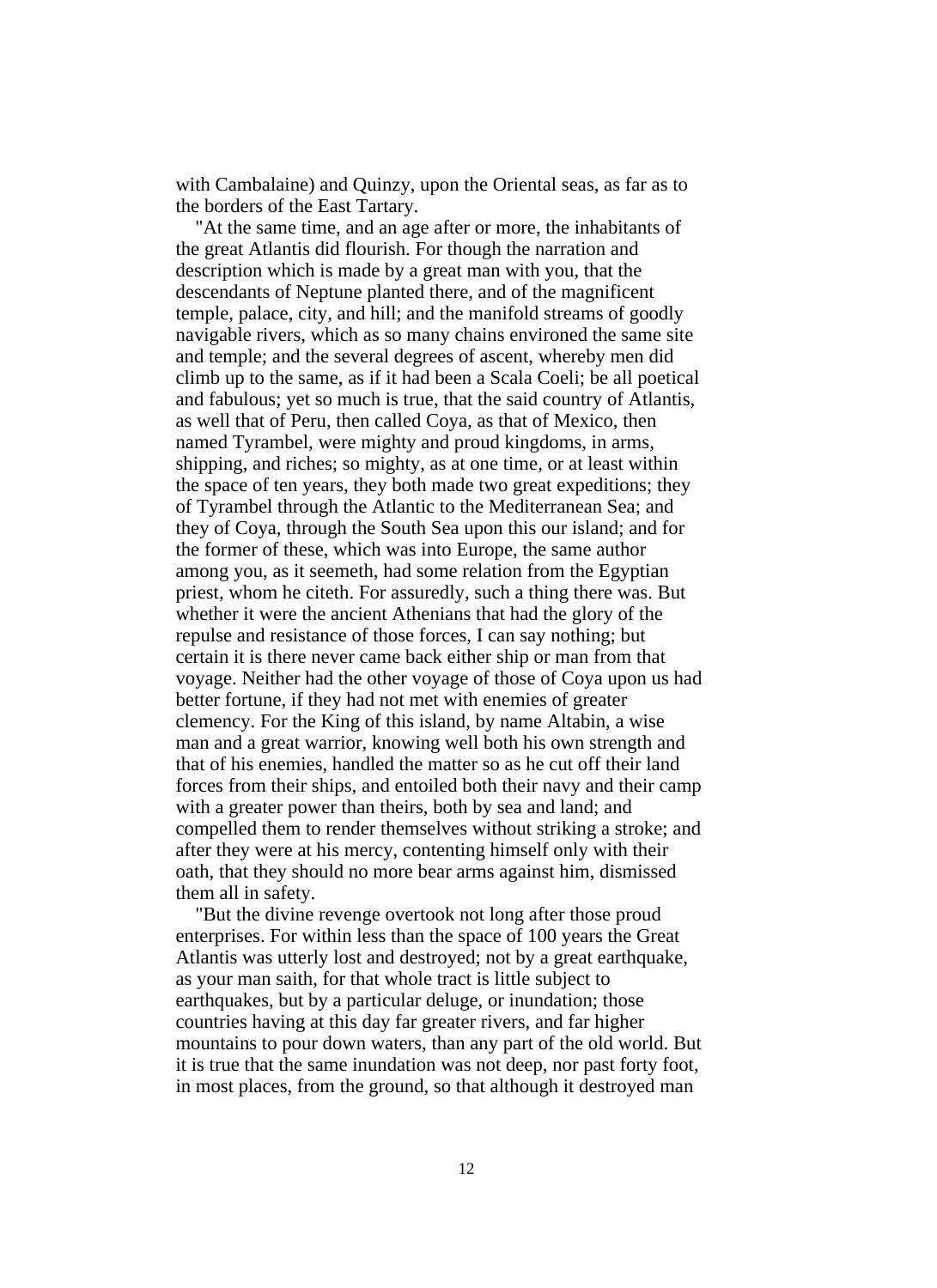and beast generally, yet some few wild inhabitants of the wood escaped. Birds also were saved by flying to the high trees and woods. For as for men, although they had buildings in many places higher than the depth of the water, yet that inundation, though it were shallow, had a long continuance, whereby they of the vale that were not drowned perished for want of food, and other things necessary. So as marvel you not at the thin population of America, nor at the rudeness and ignorance of the people; for you must account your inhabitants of America as a young people, younger a thousand years at the least than the rest of the world, for that there was so much time between the universal flood and their particular inundation.

"For the poor remnant of human seed which remained in their mountains, peopled the country again slowly, by little and little, and being simple and a savage people (not like Noah and his sons, which was the chief family of the earth), they were not able to leave letters, arts, and civility to their posterity; and having likewise in their mountainous habitations been used, in respect of the extreme cold of those regions, to clothe themselves with the skins of tigers, bears, and great hairy goats, that they have in those parts; when after they came down into the valley, and found the intolerable heats which are there, and knew no means of lighter apparel, they were forced to begin the custom of going naked, which continueth at this day. Only they take great pride and delight in the feathers of birds, and this also they took from those their ancestors of the mountains, who were invited unto it, by the infinite flight of birds, that came up to the high grounds, while the waters stood below. So you see, by this main accident of time, we lost our traffic with the Americans, with whom of all others, in regard they lay nearest to us, we had most commerce. As for the other parts of the world, it is most manifest that in the ages following (whether it were in respect of wars, or by a natural revolution of time) navigation did everywhere greatly decay, and specially far voyages (the rather by the use of galleys, and such vessels as could hardly brook the ocean) were altogether left and omitted. So then, that part of intercourse which could be from other nations to sail to us, you see how it hath long since ceased; except it were by some rare accident, as this of yours. But now of the cessation of that other part of intercourse, which might be by our sailing to other nations, I must yield you some other cause. But I cannot say if I shall say truly, but our shipping, for number, strength, mariners, pilots, and all things that appertain to navigation, is as great as ever; and therefore why we should sit at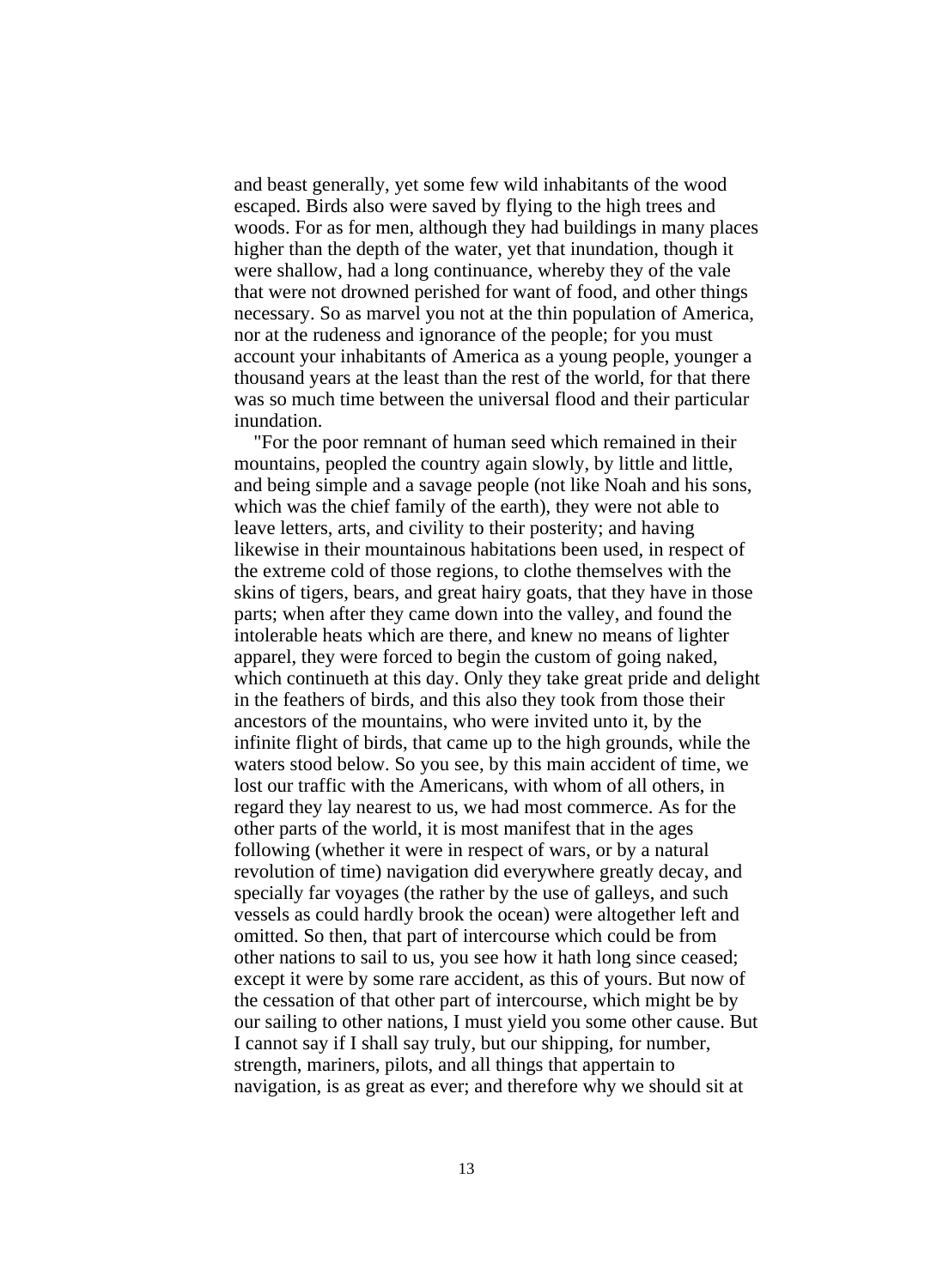home, I shall now give you an account by itself; and it will draw nearer, to give you satisfaction, to your principal question.

"There reigned in this land, about 1,900 years ago, a King, whose memory of all others we most adore; not superstitiously, but as a divine instrument, though a mortal man: his name was Salomana; and we esteem him as the lawgiver of our nation. This King had a large heart, inscrutable for good; and was wholly bent to make his kingdom and people happy. He, therefore, taking into consideration how sufficient and substantive this land was, to maintain itself without any aid at all of the foreigner; being 5,000 miles in circuit, and of rare fertility of soil, in the greatest part thereof; and finding also the shipping of this country might be plentifully set on work, both by fishing and by transportations from port to port, and likewise by sailing unto some small islands that are not far from us, and are under the crown and laws of this State; and recalling into his memory the happy and flourishing estate wherein this land then was, so as it might be a thousand ways altered to the worse, but scarce any one way to the better; though nothing wanted to his noble and heroical intentions, but only (as far as human foresight might reach) to give perpetuity to that which was in his time so happily established, therefore among his other fundamental laws of this kingdom he did ordain the interdicts and prohibitions which we have touching entrance of strangers; which at that time (though it was after the calamity of America) was frequent; doubting novelties and commixture of manners. It is true, the like law against the admission of strangers without license is an ancient law in the Kingdom of China, and yet continued in use. But there it is a poor thing; and hath made them a curious, ignorant, fearful, foolish nation. But our lawgiver made his law of another temper. For first, he hath preserved all points of humanity, in taking order and making provision for the relief of strangers distressed; whereof you have tasted."

At which speech (as reason was) we all rose up and bowed ourselves. He went on: "That King also still desiring to join humanity and policy together; and thinking it against humanity to detain strangers here against their wills, and against policy that they should return and discover their knowledge of this estate, he took this course; he did ordain, that of the strangers that should be permitted to land, as many at all times might depart as many as would; but as many as would stay, should have very good conditions, and means to live from the State. Wherein he saw so far, that now in so many ages since the prohibition, we have memory not of one ship that ever returned, and but of thirteen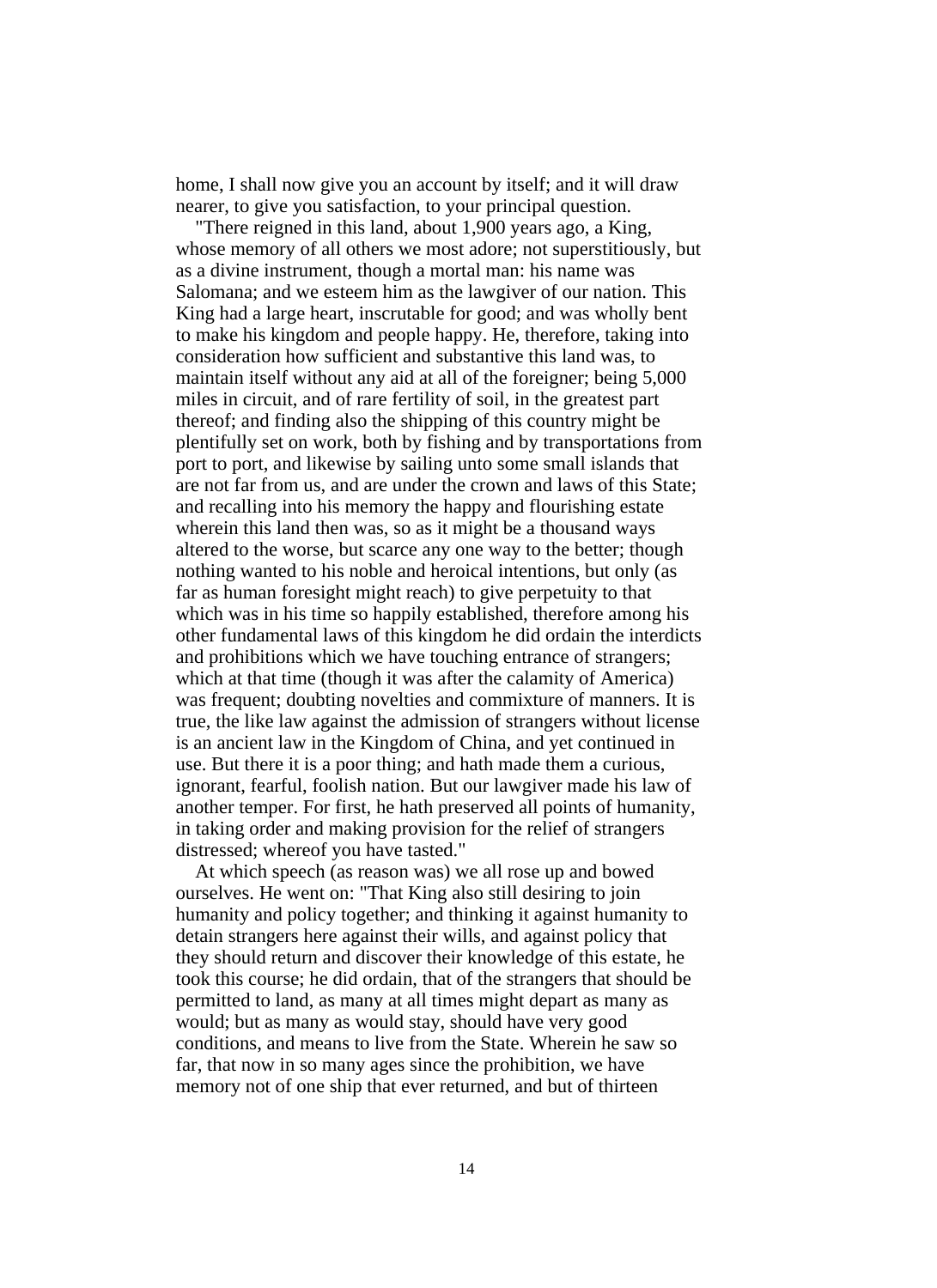persons only, at several times, that chose to return in our bottoms. What those few that returned may have reported abroad, I know not. But you must think, whatsoever they have said, could be taken where they came but for a dream. Now for our travelling from hence into parts abroad, our lawgiver thought fit altogether to restrain it. So is it not in China. For the Chinese sail where they will, or can; which showeth, that their law of keeping out strangers is a law of pusillanimity and fear. But this restraint of ours hath one only exception, which is admirable; preserving the good which cometh by communicating with strangers, and avoiding the hurt: and I will now open it to you.

"And here I shall seem a little to digress, but you will by and by find it pertinent. Ye shall understand, my dear friends, that among the excellent acts of that King, one above all hath the pre-eminence. It was the erection and institution of an order, or society, which we call Saloman's House, the noblest foundation, as we think, that ever was upon the earth, and the lantern of this kingdom. It is dedicated to the study of the works and creatures of God. Some think it beareth the founder's name a little corrupted, as if it should be Solomon's House. But the records write it as it is spoken. So as I take it to be denominate of the King of the Hebrews, which is famous with you, and no strangers to us; for we have some parts of his works which with you are lost; namely, that natural history which he wrote of all plants, from the cedar of Libanus to the moss that groweth out of the wall; and of all things that have life and motion. This maketh me think that our King finding himself to symbolize, in many things, with that King of the Hebrews, which lived many years before him, honored him with the title of this foundation. And I am the rather induced to be of this opinion, for that I find in ancient records, this order or society is sometimes called Solomon's House, and sometimes the College of the Six Days' Works, whereby I am satisfied that our excellent King had learned from the Hebrews that God had created the world and all that therein is within six days: and therefore he instituted that house, for the finding out of the true nature of all things, whereby God might have the more glory in the workmanship of them, and men the more fruit in their use of them, did give it also that second name.

"But now to come to our present purpose. When the King had forbidden to all his people navigation into any part that was not under his crown, he made nevertheless this ordinance; that every twelve years there should be set forth out of this kingdom, two ships, appointed to several voyages; that in either of these ships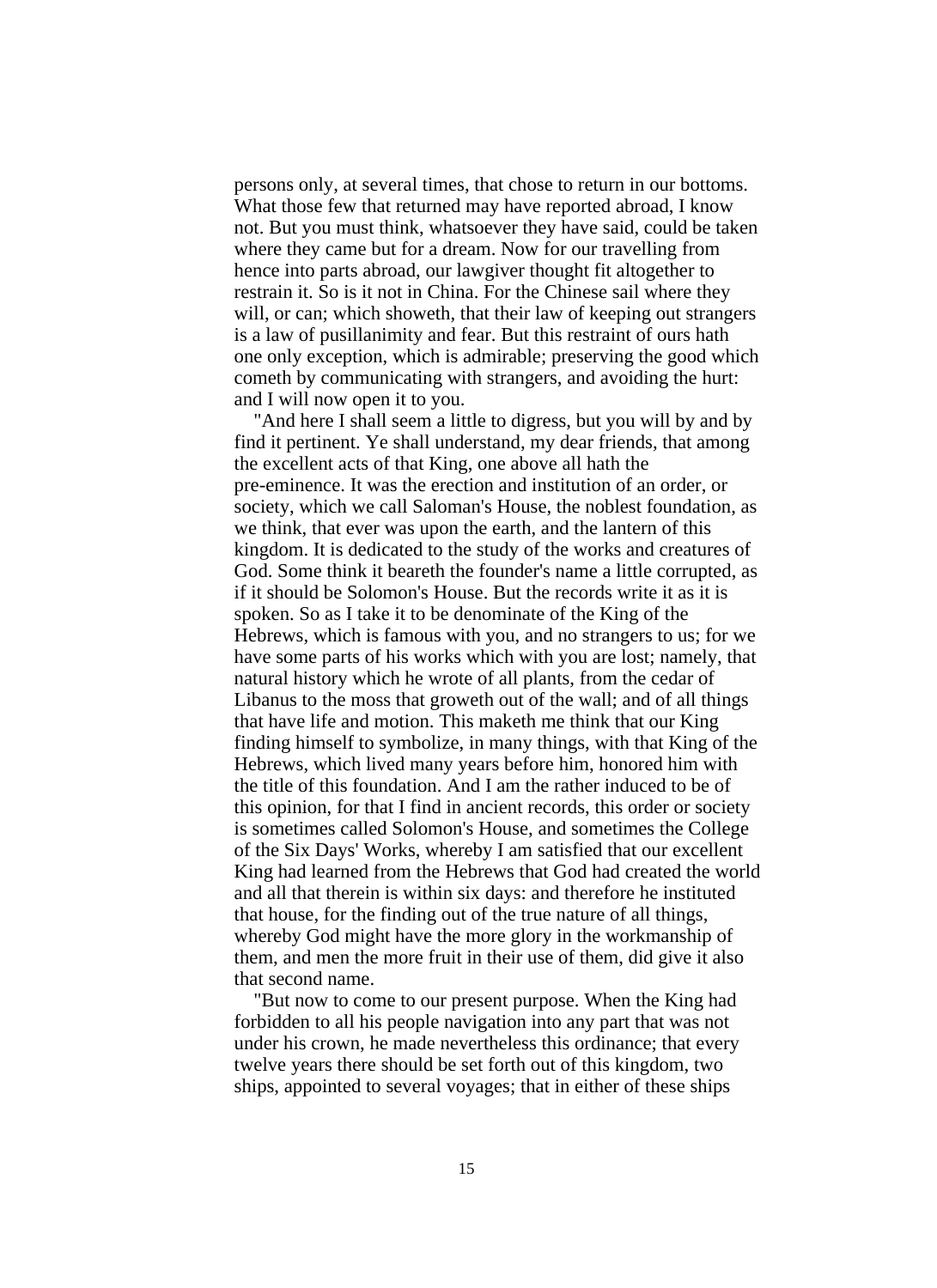there should be a mission of three of the fellows or brethren of Saloman's House, whose errand was only to give us knowledge of the affairs and state of those countries to which they were designed; and especially of the sciences, arts, manufactures, and inventions of all the world; and withal to bring unto us books, instruments, and patterns in every kind: that the ships, after they had landed the brethren, should return; and that the brethren should stay abroad till the new mission, the ships are not otherwise fraught than with store of victuals, and good quantity of treasure to remain with the brethren, for the buying of such things, and rewarding of such persons, as they should think fit. Now for me to tell you how the vulgar sort of mariners are contained from being discovered at land, and how they must be put on shore for any time, color themselves under the names of other nations, and to what places these voyages have been designed; and what places of rendezvous are appointed for the new missions, and the like circumstances of the practice, I may not do it, neither is it much to your desire. But thus you see we maintain a trade, not for gold, silver, or jewels, nor for silks, nor for spices, nor any other commodity of matter; but only for God's first creature, which was light; to have light, I say, of the growth of all parts of the world."

And when he had said this, he was silent, and so were we all; for indeed we were all astonished to hear so strange things so probably told. And he perceiving that we were willing to say somewhat, but had it not ready, in great courtesy took us off, and descended to ask us questions of our voyage and fortunes, and in the end concluded that we might do well to think with ourselves what time of stay we would demand of the State, and bade us not to scant ourselves; for he would procure such time as we desired. Whereupon we all rose up and presented ourselves to kiss the skirt of his tippet, but he would not suffer us, and so took his leave. But when it came once among our people that the State used to offer conditions to strangers that would stay, we had work enough to get any of our men to look to our ship, and to keep them from going presently to the governor to crave conditions; but with much ado we restrained them, till we might agree what course to take.

We took ourselves now for freemen, seeing there was no danger of our utter perdition, and lived most joyfully, going abroad and seeing what was to be seen in the city and places adjacent, within our tedder; and obtaining acquaintance with many of the city, not of the meanest quality, at whose hands we found such humanity, and such a freedom and desire to take strangers, as it were, into their bosom, as was enough to make us forget all that was dear to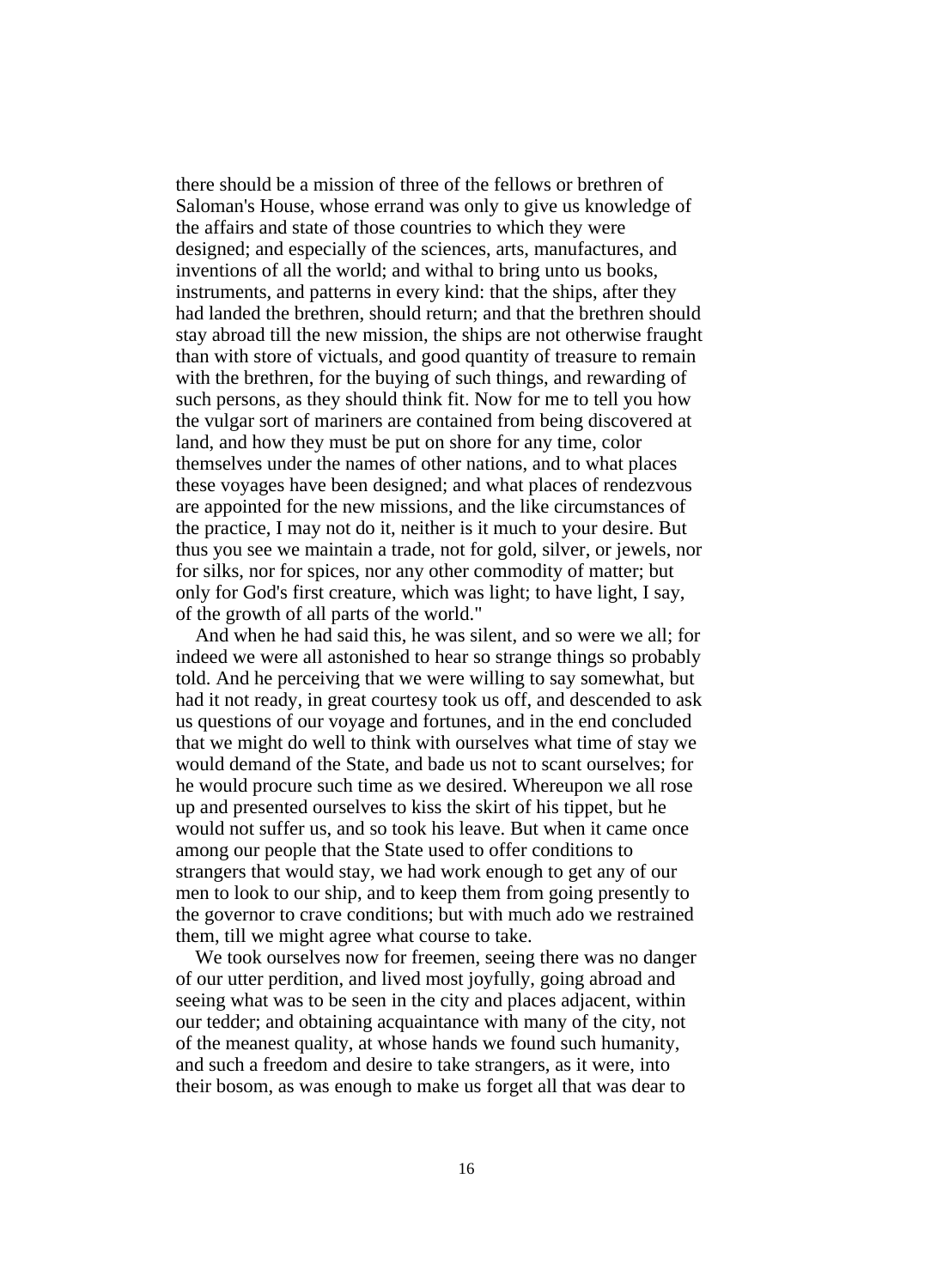us in our own countries, and continually we met with many things, right worthy of observation and relation; as indeed, if there be a mirror in the world, worthy to hold men's eyes, it is that country. One day there were two of our company bidden to a feast of the family, as they call it; a most natural, pious, and reverend custom it is, showing that nation to be compounded of all goodness. This is the manner of it; it is granted to any man that shall live to see thirty persons descended of his body, alive together, and all above three years old, to make this feast, which is done at the cost of the State. The father of the family, whom they call the tirsan, two days before the feast, taketh to him three of such friends as he liketh to choose, and is assisted also by the governor of the city or place where the feast is celebrated; and all the persons of the family, of both sexes, are summoned to attend him. These two days the tirsan sitteth in consultation, concerning the good estate of the family. There, if there be any discord or suits between any of the family, they are compounded and appeased. There, if any of the family be distressed or decayed, order is taken for their relief, and competent means to live. There, if any be subject to vice, or take ill-courses, they are reproved and censured. So, likewise, direction is given touching marriages, and the courses of life which any of them should take, with divers other the like orders and advices. The governor sitteth to the end, to put in execution, by his public authority, the decrees and orders of the tirsan, if they should be disobeyed, though that seldom needeth; such reverence and obedience they give to the order of nature.

The tirsan doth also then ever choose one man from among his sons, to live in house with him, who is called ever after the Son of the Vine. The reason will hereafter appear. On the feast day, the father, or tirsan, cometh forth after divine service into a large room where the feast is celebrated; which room hath a half-pace at the upper end. Against the wall, in the middle of the half-pace, is a chair placed for him, with a table and carpet before it. Over the chair is a state, made round or oval and it is of ivy; an ivy somewhat whiter than ours, like the leaf of a silver-asp, but more shining; for it is green all winter. And the state is curiously wrought with silver and silk of divers colors, broiding or binding in the ivy; and is ever of the work of some of the daughters of the family, and veiled over at the top, with a fine net of silk and silver. But the substance of it is true ivy; whereof after it is taken down, the friends of the family are desirous to have some leaf or sprig to keep. The tirsan cometh forth with all his generation or lineage, the males before him, and the females following him; and if there be a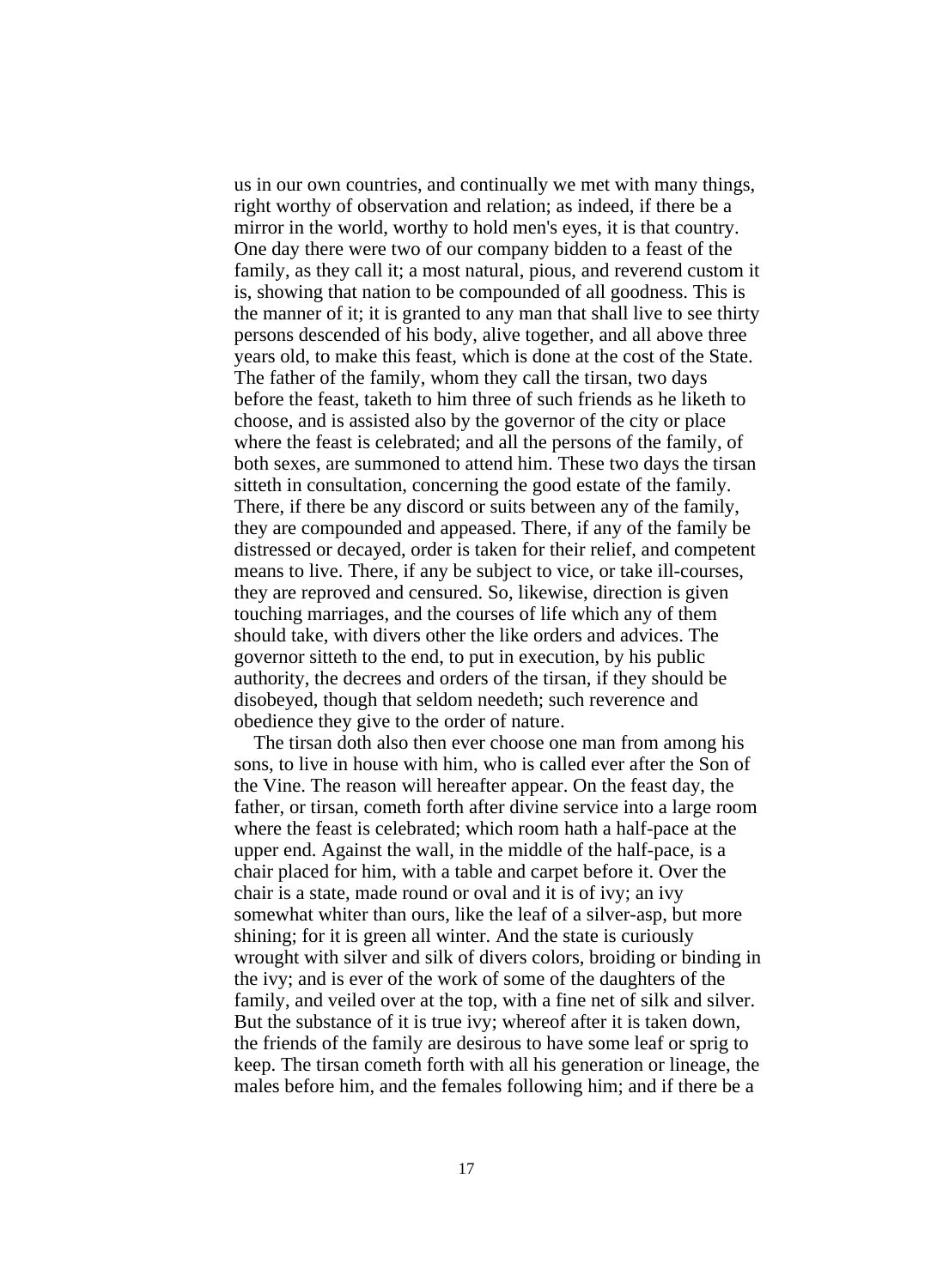mother, from whose body the whole lineage is descended, there is a traverse placed in a loft above on the right hand of the chair, with a privy door, and a carved window of glass, leaded with gold and blue; where she sitteth, but is not seen.

When the tirsan is come forth, he sitteth down in the chair; and all the lineage place themselves against the wall, both at his back, and upon the return of the half-pace, in order of their years) without difference of sex, and stand upon their feet. When he is set, the room being always full of company, but well kept and without disorder, after some pause there cometh in from the lower end of the room a taratan (which is as much as a herald), and on either side of him two young lads: whereof one carrieth a scroll of their shining yellow parchment, and the other a cluster of grapes of gold, with a long foot or stalk. The herald and children are clothed with mantles of sea-watergreen satin; but the herald's mantle is streamed with gold, and hath a train. Then the herald with three courtesies, or rather inclinations, cometh up as far as the half-pace, and there first taketh into his hand the scroll. This scroll is the King's charter, containing gift of revenue, and many privileges, exemptions, and points of honor, granted to the father of the family; and it is ever styled and directed, "To such an one, our wellbeloved friend and creditor," which is a title proper only to this case. For they say, the King is debtor to no man, but for propagation of his subjects; the seal set to the King's charter is the King's image, embossed or moulded in gold; and though such charters be expedited of course, and as of right, yet they are varied by discretion, according to the number and dignity of the family. This charter the herald readeth aloud; and while it is read, the father, or tirsan, standeth up, supported by two of his sons, such as he chooseth.

Then the herald mounteth the half-pace, and delivereth the charter into his hand: and with that there is an acclamation, by all that are present, in their language, which is thus much, "Happy are the people of Bensalem." Then the herald taketh into his hand from the other child the cluster of grapes, which is of gold; both the stalk, and the grapes. But the grapes are daintily enamelled: and if the males of the family be the greater number, the grapes are enamelled purple, with a little sun set on the top; if the females, then they are enamelled into a greenish yellow, with a crescent on the top. The grapes are in number as many as there are descendants of the family. This golden cluster the herald delivereth also to the tirsan; who presently delivereth it over to that son that he had formerly chosen, to be in house with him: who beareth it before his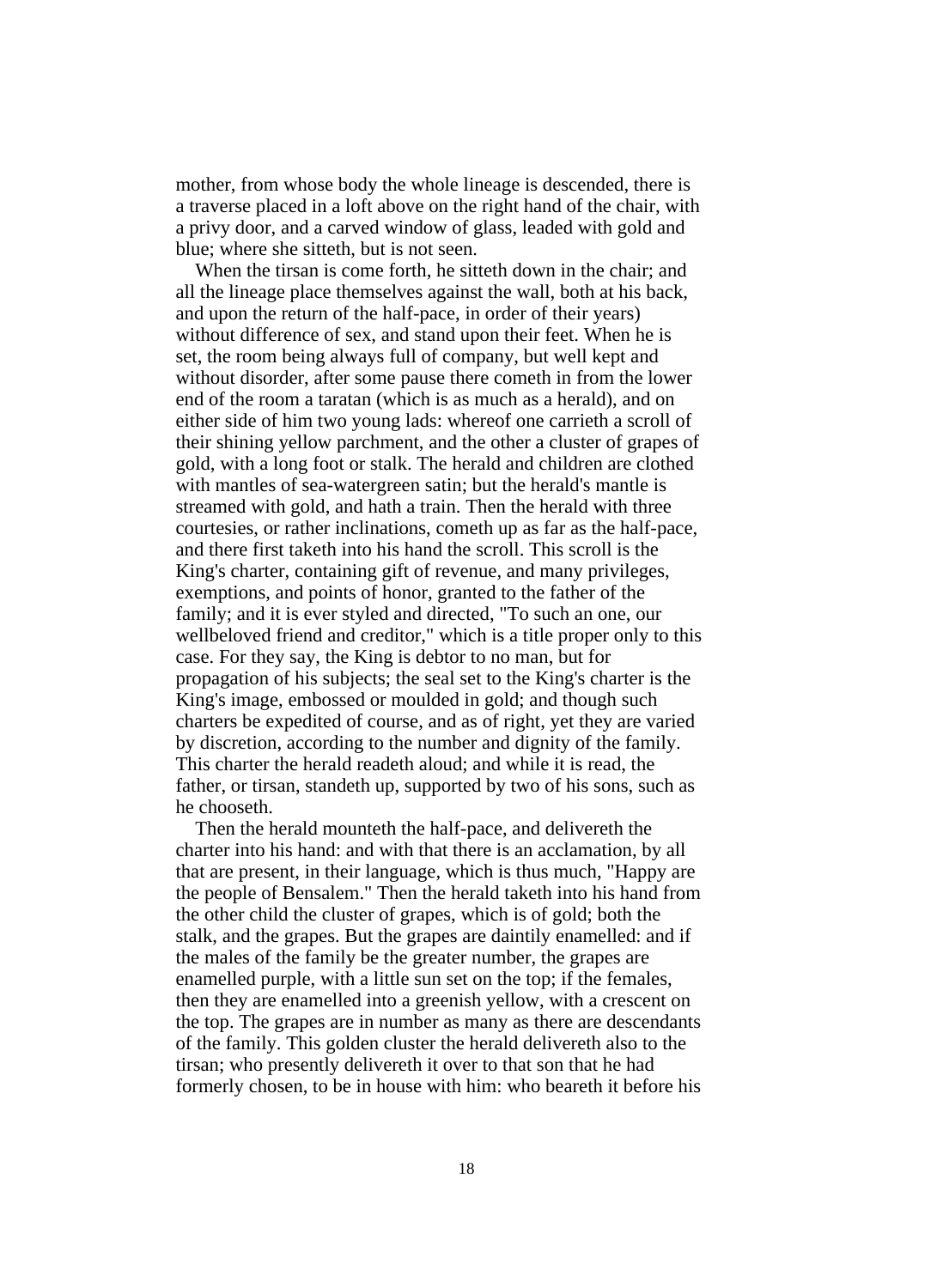father, as an ensign of honor, when he goeth in public ever after; and is thereupon called the Son of the Vine. After this ceremony ended the father, or tirsan, retireth, and after some time cometh forth again to dinner, where he sitteth alone under the state, as before; and none of his descendants sit with him, of what degree or dignity so ever, except he hap to be of Saloman's House. He is served only by his own children, such as are male; who perform unto him all service of the table upon the knee, and the women only stand about him, leaning against the wall. The room below his half-pace hath tables on the sides for the guests that are bidden; who are served with great and comely order; and toward the end of dinner (which in the greatest feasts with them lasteth never above an hour and a half) there is a hymn sung, varied according to the invention of him that composeth it (for they have excellent poesy), but the subject of it is always the praises of Adam, and Noah, and Abraham; whereof the former two peopled the world, and the last was the father of the faithful: concluding ever with a thanksgiving for the nativity of our Saviour, in whose birth the births of all are only blessed.

Dinner being done, the tirsan retireth again; and having withdrawn himself alone into a place, where he maketh some private prayers, he cometh forth the third time, to give the blessing; with all his descendants, who stand about him as at the first. Then he calleth them forth by one and by one, by name as he pleaseth, though seldom the order of age be inverted. The person that is called (the table being before removed) kneeleth down before the chair, and the father layeth his hand upon his head, or her head, and giveth the blessing in these words: "Son of Bensalem (or daughter of Bensalem), thy father saith it; the man by whom thou hast breath and life speaketh the word; the blessing of the everlasting Father, the Prince of Peace, and the Holy Dove be upon thee, and make the days of thy pilgrimage good and many." This he saith to every of them; and that done, if there be any of his sons of eminent merit and virtue, so they be not above two, he calleth for them again, and saith, laying his arm over their shoulders, they standing: "Sons, it is well you are born, give God the praise, and persevere to the end;" and withal delivereth to either of them a jewel, made in the figure of an ear of wheat, which they ever after wear in the front of their turban, or hat; this done, they fall to music and dances, and other recreations, after their manner, for the rest of the day. This is the full order of that feast.

By that time six or seven days were spent, I was fallen into straight acquaintance with a merchant of that city, whose name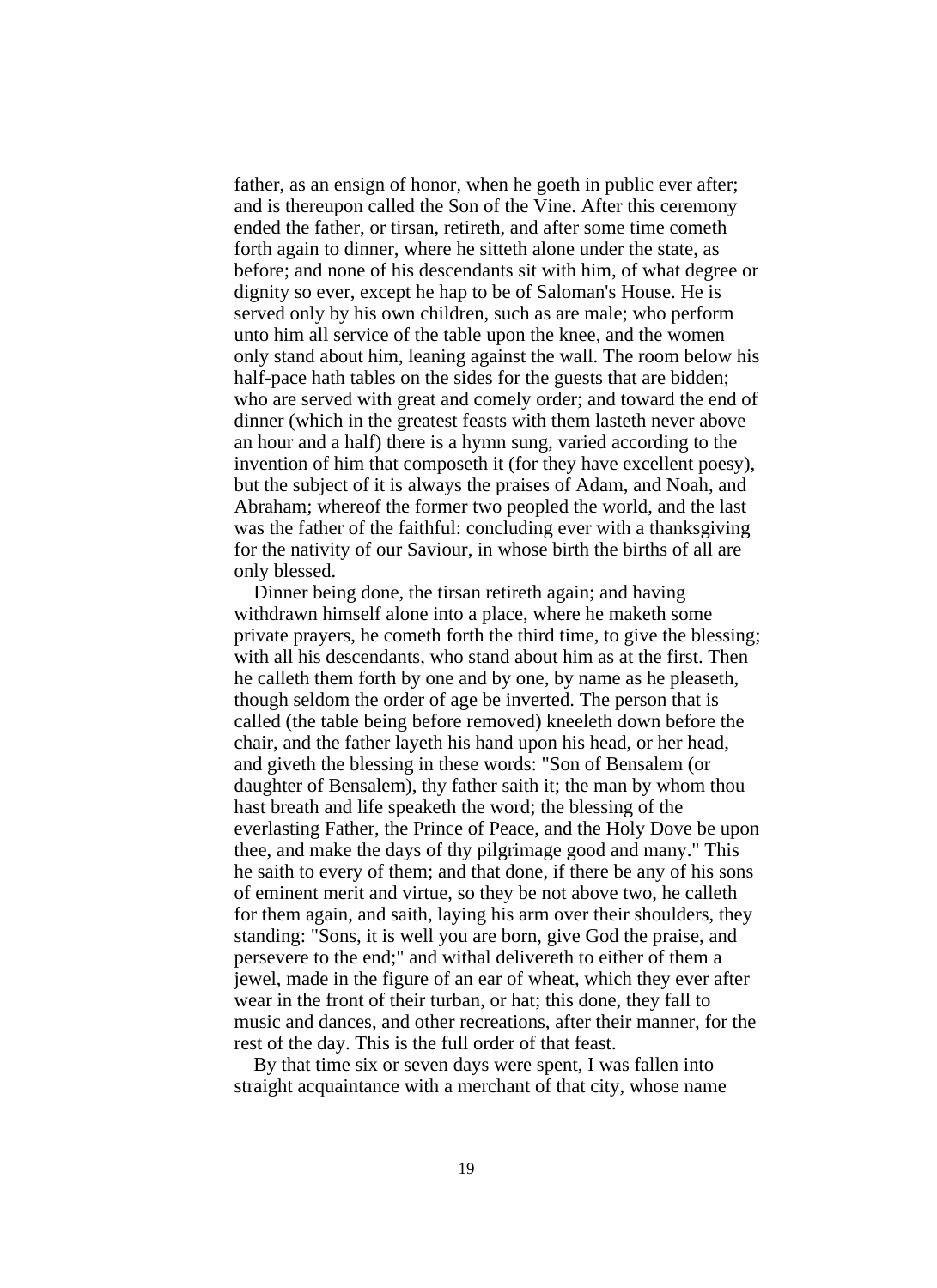was Joabin. He was a Jew and circumcised; for they have some few stirps of Jews yet remaining among them, whom they leave to their own religion. Which they may the better do, because they are of a far differing disposition from the Jews in other parts. For whereas they hate the name of Christ, and have a secret inbred rancor against the people among whom they live; these, contrariwise, give unto our Saviour many high attributes, and love the nation of Bensalem extremely. Surely this man of whom I speak would ever acknowledge that Christ was born of a Virgin; and that he was more than a man; and he would tell how God made him ruler of the seraphim, which guard his throne; and they call him also the Milken Way, and the Eliah of the Messiah, and many other high names, which though they be inferior to his divine majesty, yet they are far from the language of other Jews. And for the country of Bensalem, this man would make no end of commending it, being desirous by tradition among the Jews there to have it believed that the people thereof were of the generations of Abraham, by another son, whom they call Nachoran; and that Moses by a secret cabala ordained the laws of Bensalem which they now use; and that when the Messias should come, and sit in his throne at Hierusalem, the King of Bensalem should sit at his feet, whereas other kings should keep a great distance. But yet setting aside these Jewish dreams, the man was a wise man and learned, and of great policy, and excellently seen in the laws and customs of that nation.

Among other discourses one day I told him, I was much affected with the relation I had from some of the company of their custom in holding the feast of the family, for that, methought, I had never heard of a solemnity wherein nature did so much preside. And because propagation of families proceedeth from the nuptial copulation, I desired to know of him what laws and customs they had concerning marriage, and whether they kept marriage well, and whether they were tied to one wife? For that where population is so much affected, and such as with them it seemed to be, there is commonly permission of plurality of wives. To this he said:

"You have reason for to commend that excellent institution of the feast of the family; and indeed we have experience, that those families that are partakers of the blessings of that feast, do flourish and prosper ever after, in an extraordinary manner. But hear me now, and I will tell you what I know. You shall understand that there is not under the heavens so chaste a nation as this of Bensalem, nor so free from all pollution or foulness. It is the virgin of the world; I remember, I have read in one of your European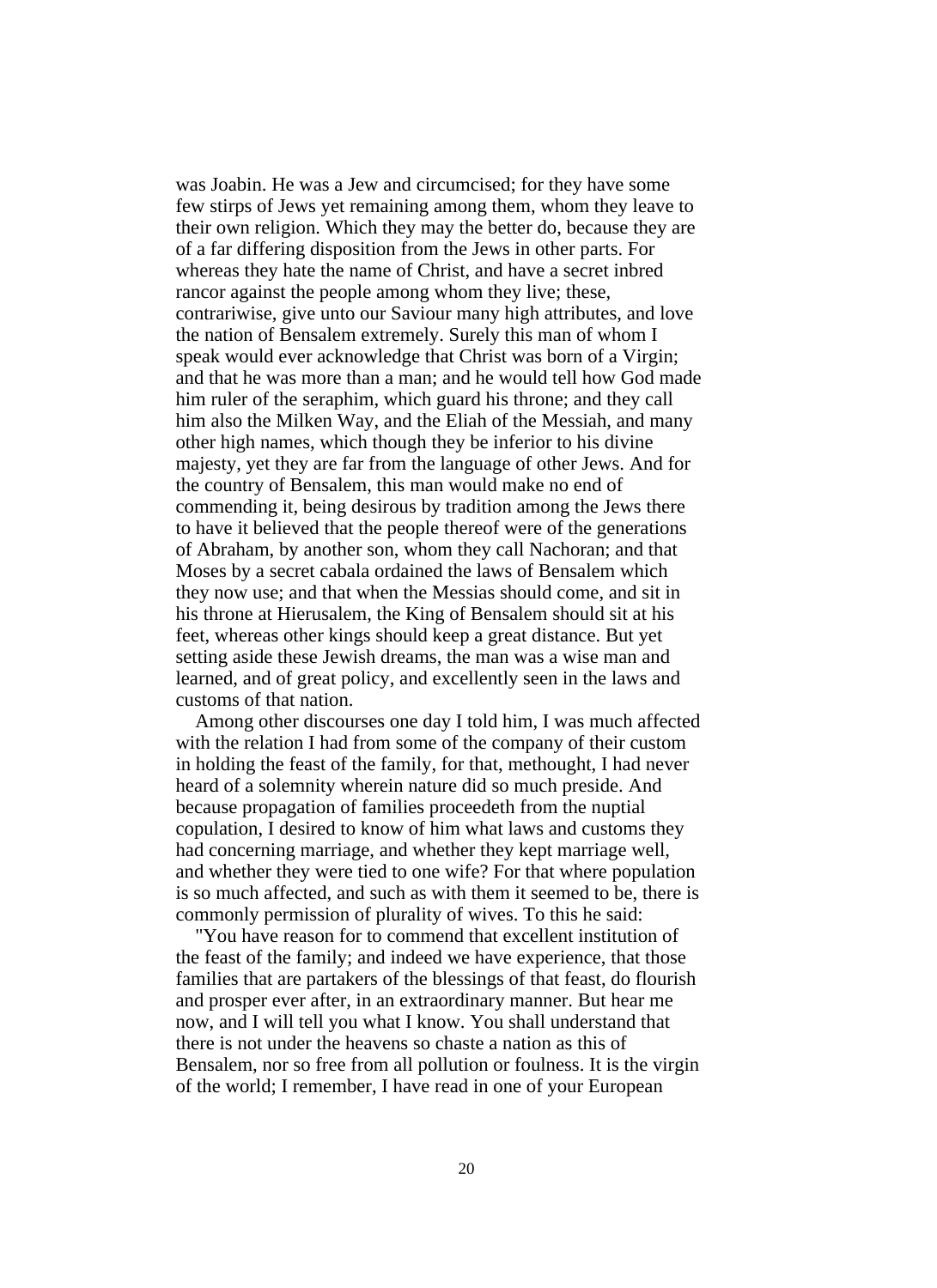books, of a holy hermit among you, that desired to see the spirit of fornication, and there appeared to him a little foul ugly Ethiope; but if he had desired to see the spirit of chastity of Bensalem, it would have appeared to him in the likeness of a fair beautiful cherub. For there is nothing, among mortal men, more fair and admirable than the chaste minds of this people.

"Know, therefore, that with them there are no stews, no dissolute houses, no courtesans, nor anything of that kind. Nay, they wonder, with detestation, at you in Europe, which permit such things. They say ye have put marriage out of office; for marriage is ordained a remedy for unlawful concupiscence; and natural concupiscence seemeth as a spur to marriage. But when men have at hand a remedy, more agreeable to their corrupt will, marriage is almost expulsed. And therefore there are with you seen infinite men that marry not, but choose rather a libertine and impure single life, than to be yoked in marriage; and many that do marry, marry late, when the prime and strength of their years are past. And when they do marry, what is marriage to them but a very bargain; wherein is sought alliance, or portion, or reputation, with some desire (almost indifferent) of issue; and not the faithful nuptial union of man and wife, that was first instituted. Neither is it possible that those that have cast away so basely so much of their strength, should greatly esteem children (being of the same matter) as chaste men do. So likewise during marriage is the case much amended, as it ought to be if those things were tolerated only for necessity; no, but they remain still as a very affront to marriage.

"The haunting of those dissolute places, or resort to courtesans, are no more punished in married men than in bachelors. And the depraved custom of change, and the delight in meretricious embracements (where sin is turned into art), maketh marriage a dull thing, and a kind of imposition or tax. They hear you defend these things, as done to avoid greater evils; as advoutries, deflowering of virgins, unnatural lust, and the like. But they say this is a preposterous wisdom; and they call it Lot's offer, who to save his guests from abusing, offered his daughters; nay, they say further, that there is little gained in this; for that the same vices and appetites do still remain and abound, unlawful lust being like a furnace, that if you stop the flames altogether it will quench, but if you give it any vent it will rage; as for masculine love, they have no touch of it; and yet there are not so faithful and inviolate friendships in the world again as are there, and to speak generally (as I said before) I have not read of any such chastity in any people as theirs. And their usual saying is that whosoever is unchaste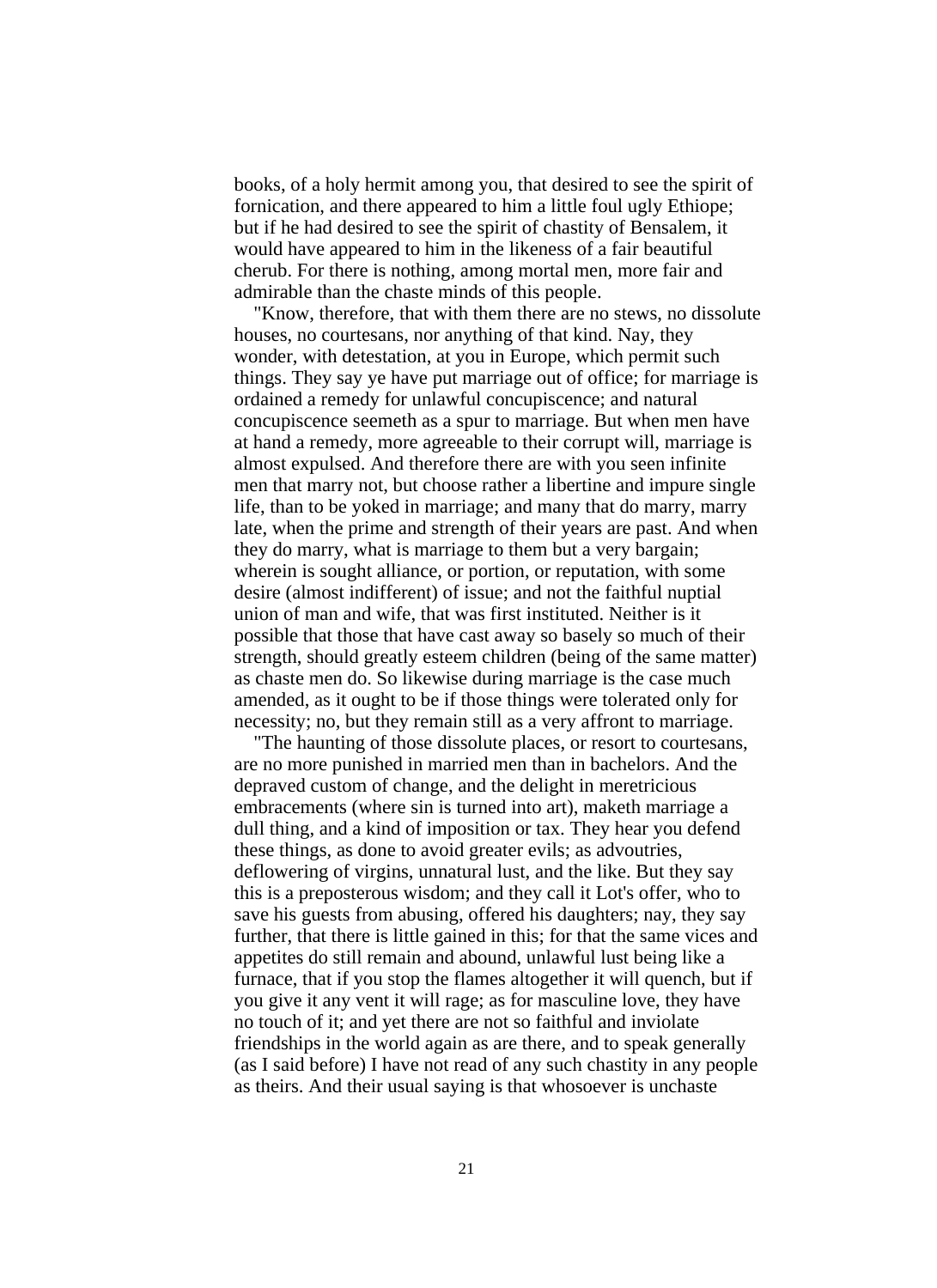cannot reverence himself; and they say that the reverence of a man's self, is, next religion, the chiefest bridle of all vices."

And when he had said this the good Jew paused a little; whereupon I, far more willing to hear him speak on than to speak myself; yet thinking it decent that upon his pause of speech I should not be altogether silent, said only this; that I would say to him, as the widow of Sarepta said to Elias: "that he was come to bring to memory our sins; "and that I confess the righteousness of Bensalem was greater than the righteousness of Europe. At which speech he bowed his head, and went on this manner:

"They have also many wise and excellent laws, touching marriage. They allow no polygamy. They have ordained that none do intermarry, or contract, until a month be past from their first interview. Marriage without consent of parents they do not make void, but they mulct it in the inheritors; for the children of such marriages are not admitted to inherit above a third part of their parents' inheritance. I have read in a book of one of your men, of a feigned commonwealth, where the married couple are permitted, before they contract, to see one another naked. This they dislike; for they think it a scorn to give a refusal after so familiar knowledge; but because of many hidden defects in men and women's bodies, they have a more civil way; for they have near every town a couple of pools (which they call Adam and Eve's pools), where it is permitted to one of the friends of the man, and another of the friends of the woman, to see them severally bathe naked."

And as we were thus in conference, there came one that seemed to be a messenger, in a rich huke, that spake with the Jew; whereupon he turned to me, and said, "You will pardon me, for I am commanded away in haste." The next morning he came to me again, joyful as it seemed, and said: "There is word come to the governor of the city, that one of the fathers of Salomon's House will be here this day seven-night; we have seen none of them this dozen years. His coming is in state; but the cause of this coming is secret. I will provide you and your fellows of a good standing to see his entry." I thanked him, and told him I was most glad of the news.

The day being come he made his entry. He was a man of middle stature and age, comely of person, and had an aspect as if he pitied men. He was clothed in a robe of fine black cloth and wide sleeves, and a cape: his under-garment was of excellent white linen down to the foot, girt with a girdle of the same; and a sindon or tippet of the same about his neck. He had gloves that were curious, and set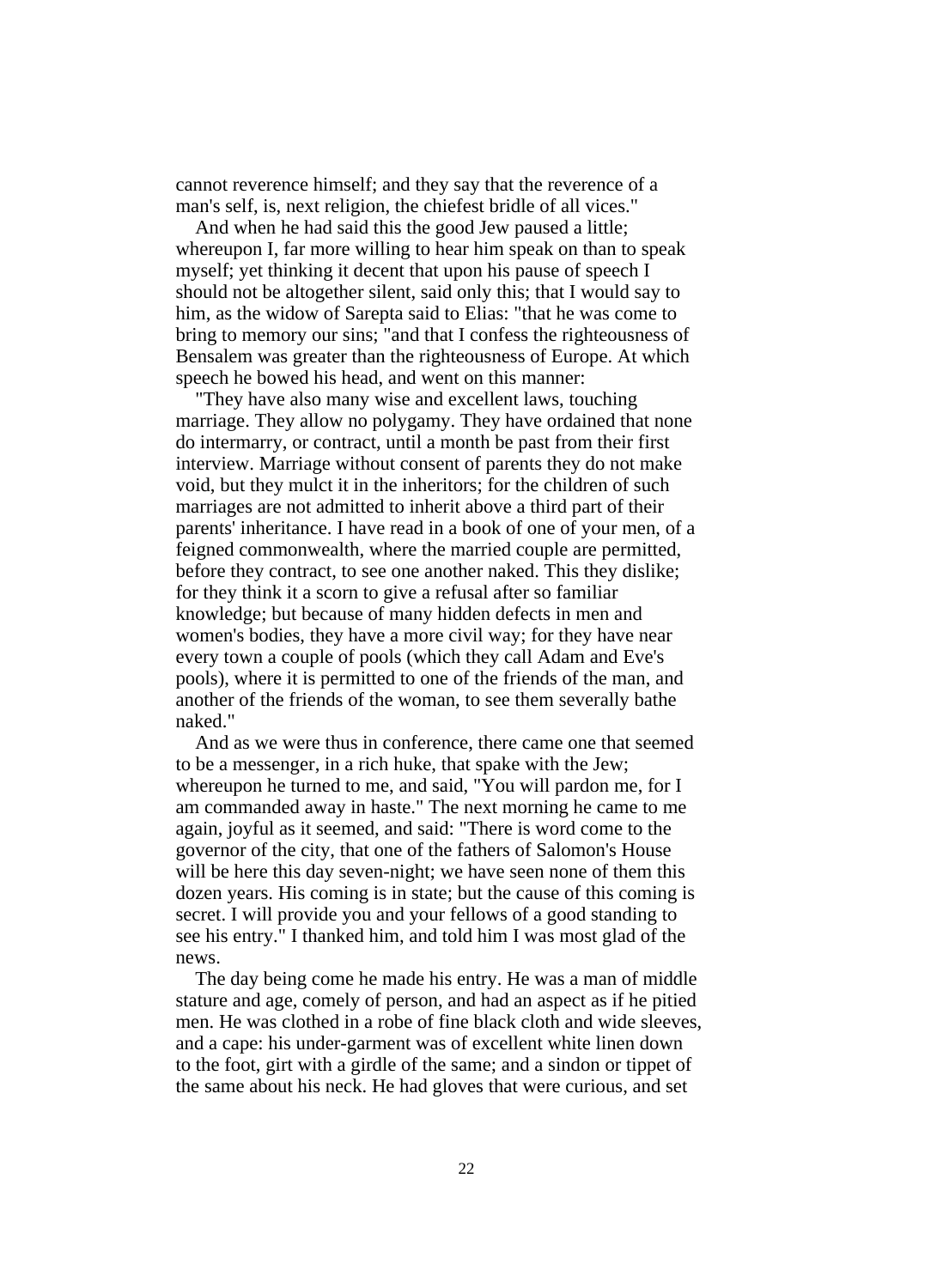with stone; and shoes of peach-colored velvet. His neck was bare to the shoulders. His hat was like a helmet, or Spanish montero; and his locks curled below it decently; they were of color brown. His heard was cut round and of the same color with his hair, somewhat lighter. He was carried in a rich chariot, without wheels, litter-wise, with two horses at either end, richly trapped in blue velvet embroidered; and two footmen on each side in the like attire. The chariot was all of cedar, gilt and adorned with crystal; save that the fore end had panels of sapphires set in borders of gold, and the hinder end the like of emeralds of the Peru color. There was also a sun of gold, radiant upon the top, in the midst; and on the top before a small cherub of gold, with wings displayed. The chariot was covered with cloth-ofgold tissued upon blue. He had before him fifty attendants, young men all, in white satin loose coats up to the mid-leg, and stockings of white silk; and shoes of blue velvet; and hats of blue velvet, with fine plumes of divers colors, set round like hat-bands. Next before the chariot went two men, bareheaded, in linen garments down to the foot, girt, and shoes of blue velvet, who carried the one a crosier, the other a pastoral staff like a sheep-hook; neither of them of metal, but the crosier of balm-wood, the pastoral staff of cedar. Horsemen he had none, neither before nor behind his chariot; as it seemeth, to avoid all tumult and trouble. Behind his chariot went all the officers and principals of the companies of the city. He sat alone, upon cushions, of a kind of excellent plush, blue; and under his foot curious carpets of silk of divers colors, like the Persian, but far finer. He held up his bare hand, as he went, as blessing the people, but in silence. The street was wonderfully well kept; so that there was never any army had their men stand in better battle-array than the people stood. The windows likewise were not crowded, but everyone stood in them, as if they had been placed.

When the show was passed, the Jew said to me, "I shall not be able to attend you as I would, in regard of some charge the city hath laid upon me for the entertaining of this great person." Three days after the Jew came to me again, and said: "Ye are happy men; for the father of Salomon's House taketh knowledge of your being here, and commanded me to tell you that he will admit all your company to his presence, and have private conference with one of you, that ye shall choose; and for this hath appointed the next day after to-morrow. And because he meaneth to give you his blessing, he hath appointed it in the forenoon." We came at our day and hour, and I was chosen by my fellows for the private access. We found him in a fair chamber, richly hanged, and carpeted under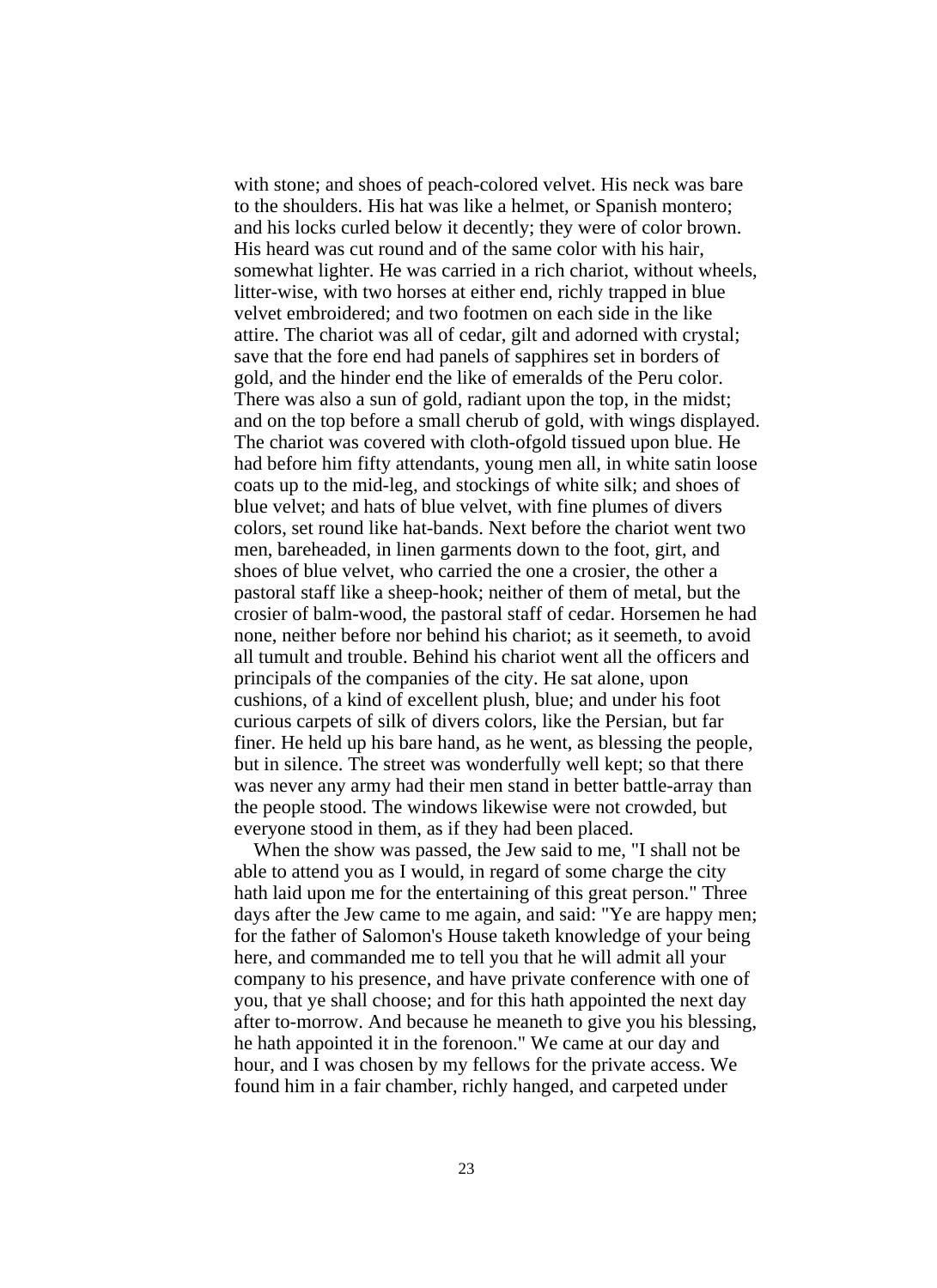foot, without any degrees to the state; he was set upon a low throne richly adorned, and a rich cloth of state over his head of blue satin embroidered. He was alone, save that he had two pages of honor, on either hand one, finely attired in white. His undergarments were the like that we saw him wear in the chariot; but instead of his gown, he had on him a mantle with a cape, of the same fine black, fastened about him. When we came in, as we were taught, we bowed low at our first entrance; and when we were come near his chair, he stood up, holding forth his hand ungloved, and in posture of blessing; and we every one of us stooped down and kissed the end of his tippet. That done, the rest departed, and I remained. Then he warned the pages forth of the room, and caused me to sit down beside him, and spake to me thus in the Spanish tongue:

"God bless thee, my son; I will give thee the greatest jewel I have. For I will impart unto thee, for the love of God and men, a relation of the true state of Salomon's House. Son, to make you know the true state of Salomon's House, I will keep this order. First, I will set forth unto you the end of our foundation. Secondly, the preparations and instruments we have for our works. Thirdly, the several employments and functions whereto our fellows are assigned. And fourthly, the ordinances and rites which we observe.

"The end of our foundation is the knowledge of causes, and secret motions of things; and the enlarging of the bounds of human empire, to the effecting of all things possible.

"The preparations and instruments are these: We have large and deep caves of several depths; the deepest are sunk 600 fathoms; and some of them are digged and made under great hills and mountains; so that if you reckon together the depth of the hill and the depth of the cave, they are, some of them, above three miles deep. For we find that the depth of a hill and the depth of a cave from the flat are the same thing; both remote alike from the sun and heaven's beams, and from the open air. These caves we call the lower region. And we use them for all coagulations, indurations, refrigerations, and conservations of bodies. We use them likewise for the imitation of natural mines and the producing also of new artificial metals, by compositions and materials which we use and lay there for many years. We use them also sometimes (which may seem strange) for curing of some diseases, and for prolongation of life, in some hermits that choose to live there, well accommodated of all things necessary, and indeed live very long; by whom also we learn many things.

"We have burials in several earths, where we put divers cements, as the Chinese do their porcelain. But we have them in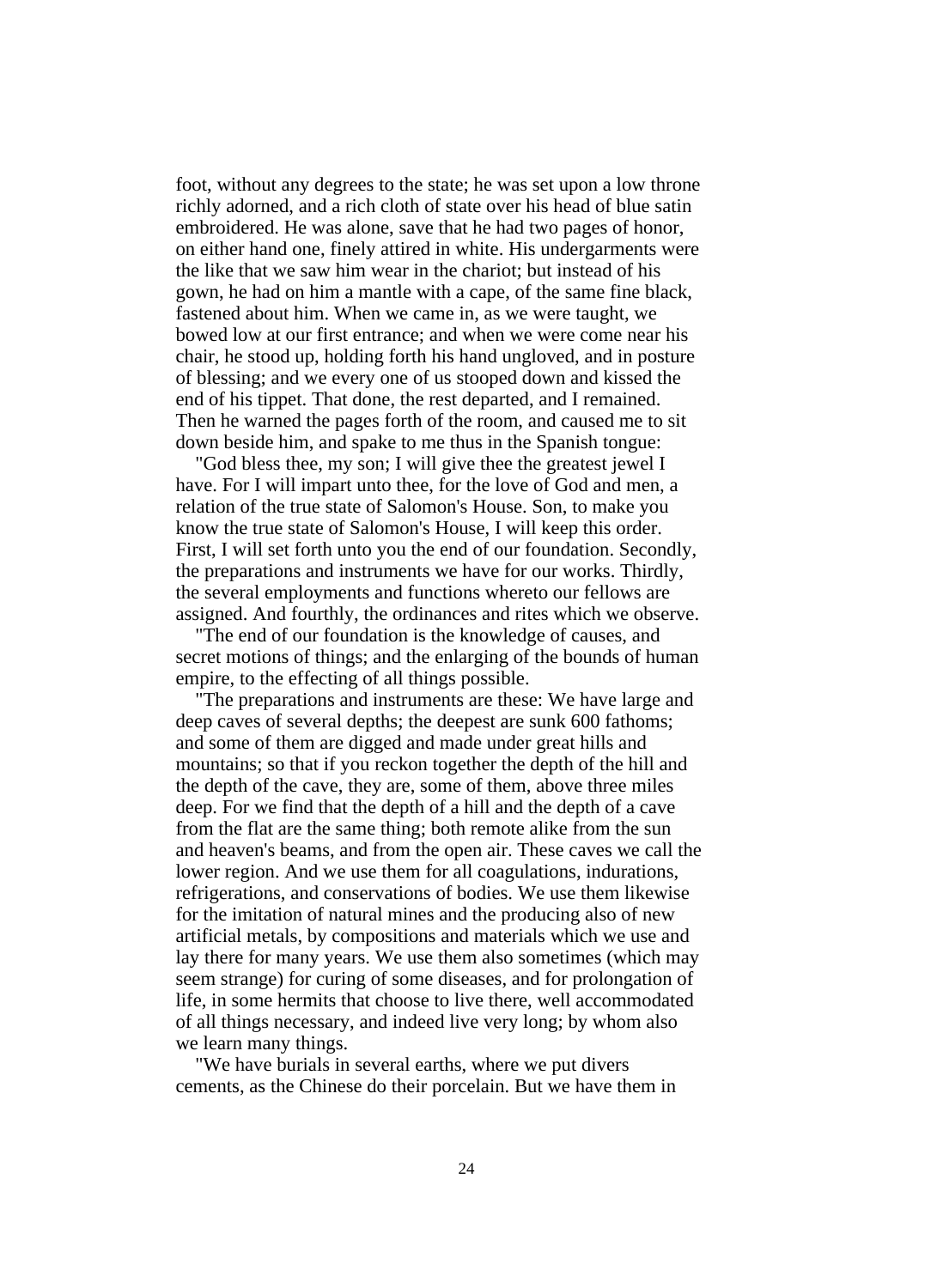greater variety, and some of them more fine. We also have great variety of composts and soils, for the making of the earth fruitful.

"We have high towers, the highest about half a mile in height, and some of them likewise set upon high mountains, so that the vantage of the hill with the tower is in the highest of them three miles at least. And these places we call the upper region, account the air between the high places and the low as a middle region. We use these towers, according to their several heights and situations, for insulation, refrigeration, conservation, and for the view of divers meteors -- as winds, rain, snow, hail, and some of the fiery meteors also. And upon them in some places are dwellings of hermits, whom we visit sometimes and instruct what to observe.

"We have great lakes, both salt and fresh, whereof we have use for the fish and fowl. We use them also for burials of some natural bodies, for we find a difference in things buried in earth, or in air below the earth, and things buried in water. We have also pools, of which some do strain fresh water out of salt, and others by art do turn fresh water into salt. We have also some rocks in the midst of the sea, and some bays upon the shore for some works, wherein are required the air and vapor of the sea. We have likewise violent streams and cataracts, which serve us for many motions; and likewise engines for multiplying and enforcing of winds to set also on divers motions.

"We have also a number of artificial wells and fountains, made in imitation of the natural sources and baths, as tincted upon vitriol, sulphur, steel, brass, lead, nitre, and other minerals; and again, we have little wells for infusions of many things, where the waters take the virtue quicker and better than in vessels or basins. And among them we have a water, which we call water of paradise, being by that we do it made very sovereign for health and prolongation of life.

"We have also great and spacious houses, where we imitate and demonstrate meteors -- as snow, hail, rain, some artificial rains of bodies and not of water, thunders, lightnings; also generations of bodies in air -- as frogs, flies, and divers others.

"We have also certain chambers, which we call chambers of health, where we qualify the air as we think good and proper for the cure of divers diseases and preservation of health.

"We have also fair and large baths, of several mixtures, for the cure of diseases, and the restoring of man's body from arefaction; and others for the confirming of it in strength of sinews, vital parts, and the very juice and substance of the body.

"We have also large and various orchards and gardens, wherein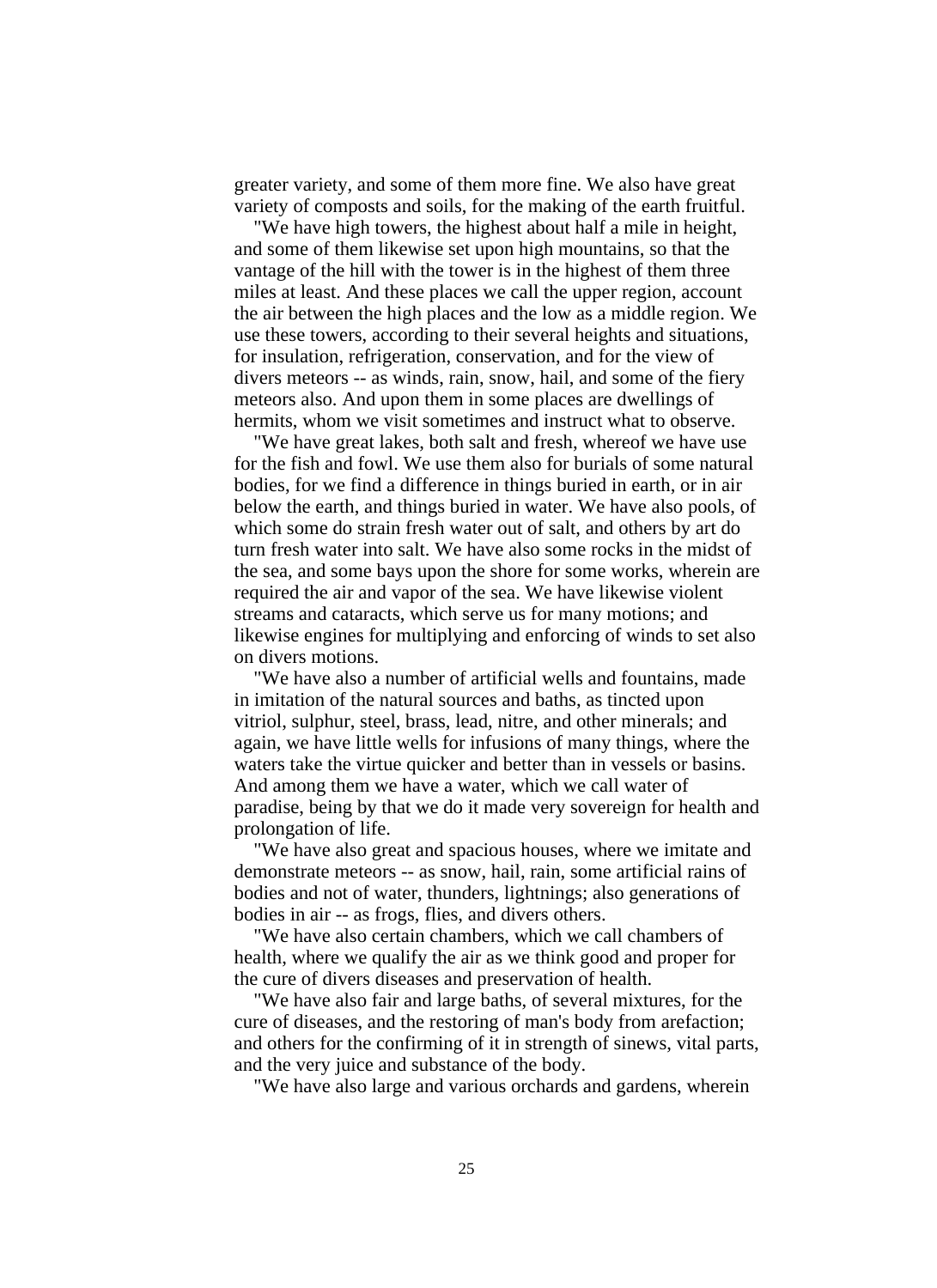we do not so much respect beauty as variety of ground and soil, proper for divers trees and herbs, and some very spacious, where trees and berries are set, whereof we make divers kinds of drinks, beside the vineyards. In these we practise likewise all conclusions of grafting, and inoculating, as well of wild-trees as fruit-trees, which produceth many effects. And we make by art, in the same orchards and gardens, trees and flowers, to come earlier or later than their seasons, and to come up and bear more speedily than by their natural course they do. We make them also by art greater much than their nature; and their fruit greater and sweeter, and of differing taste, smell, color, and figure, from their nature. And many of them we so order as that they become of medicinal use.

"We have also means to make divers plants rise by mixtures of earths without seeds, and likewise to make divers new plants, differing from the vulgar, and to make one tree or plant turn into another.

"We have also parks, and enclosures of all sorts, of beasts and birds; which we use not only for view or rareness, but likewise for dissections and trials, that thereby may take light what may be wrought upon the body of man. Wherein we find many strange effects: as continuing life in them, though divers parts, which you account vital, be perished and taken forth; resuscitating of some that seem dead in appearance, and the like. We try also all poisons, and other medicines upon them, as well of chirurgery as physic. By art likewise we make them greater or smaller than their kind is, and contrariwise dwarf them and stay their growth; we make them more fruitful and bearing than their kind is, and contrariwise barren and not generative. Also we make them differ in color, shape, activity, many ways. We find means to make commixtures and copulations of divers kinds, which have produced many new kinds, and them not barren, as the general opinion is. We make a number of kinds of serpents, worms, flies, fishes of putrefaction, whereof some are advanced (in effect) to be perfect creatures, like beasts or birds, and have sexes, and do propagate. Neither do we this by chance, but we know beforehand of what matter and commixture, what kind of those creatures will arise.

"We have also particular pools where we make trials upon fishes, as we have said before of beasts and birds.

"We have also places for breed and generation of those kinds of worms and flies which are of special use; such as are with you your silkworms and bees.

"I will not hold you long with recounting of our brewhouses, bake-houses, and kitchens, where are made divers drinks, breads,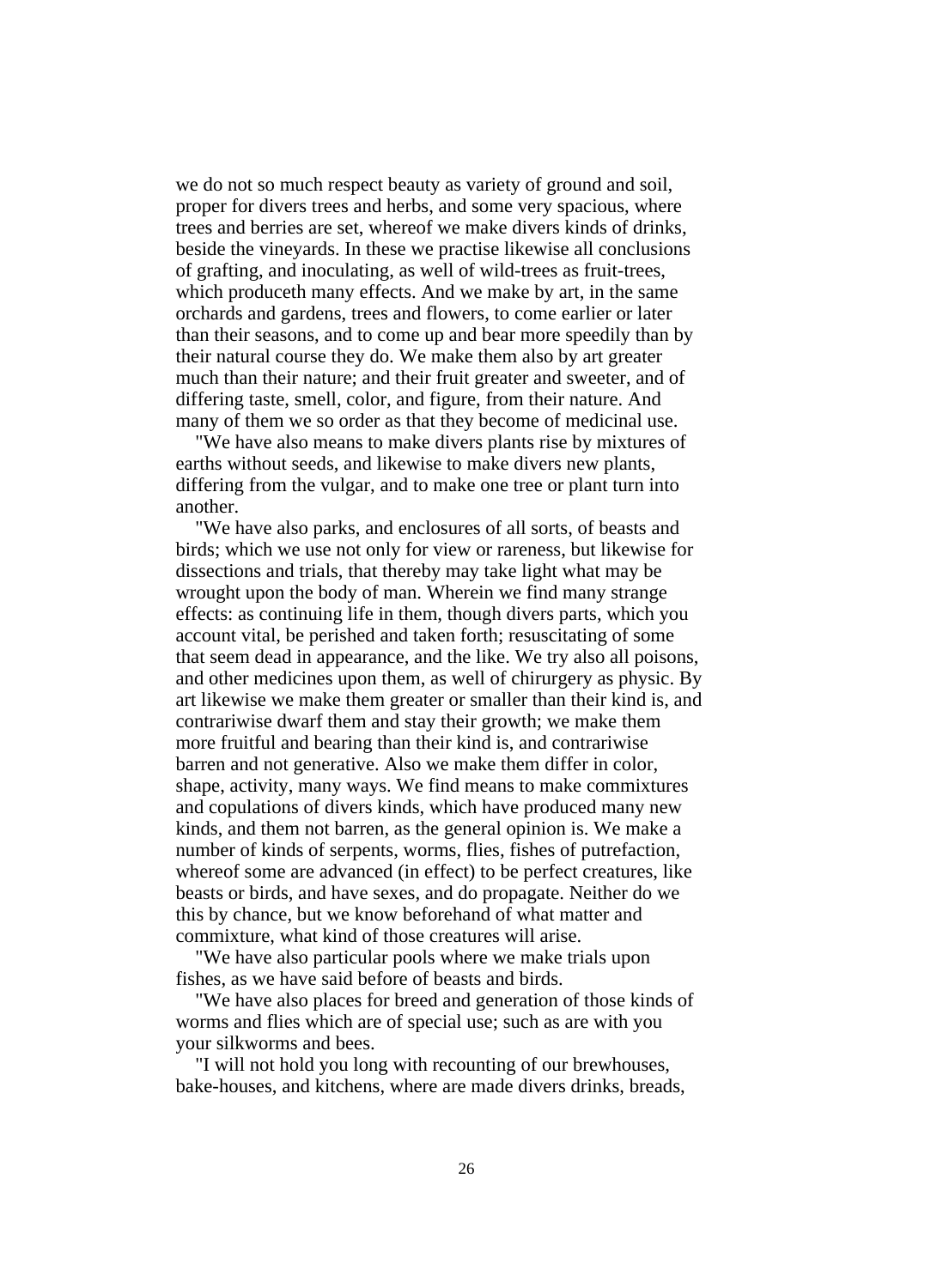and meats, rare and of special effects. Wines we have of grapes, and drinks of other juice, of fruits, of grains, and of roots, and of mixtures with honey, sugar, manna, and fruits dried and decocted; also of the tears or wounding of trees and of the pulp of canes. And these drinks are of several ages, some to the age or last of forty years. We have drinks also brewed with several herbs and roots and spices; yea, with several fleshes and white meats; whereof some of the drinks are such as they are in effect meat and drink both, so that divers, especially in age, do desire to live with them with little or no meat or bread. And above all we strive to have drinks of extreme thin parts, to insinuate into the body, and yet without all biting, sharpness, or fretting; insomuch as some of them put upon the back of your hand, will with a little stay pass through to the palm, and yet taste mild to the mouth. We have also waters, which we ripen in that fashion, as they become nourishing, so that they are indeed excellent drinks, and many will use no other. Bread we have of several grains, roots, and kernels; yea, and some of flesh, and fish, dried; with divers kinds of leavings and seasonings; so that some do extremely move appetites, some do nourish so as divers do live of them, without any other meat, who live very long. So for meats, we have some of them so beaten, and made tender, and mortified, yet without all corrupting, as a weak heat of the stomach will turn them into good chilus, as well as a strong heat would meat otherwise prepared. We have some meats also and bread, and drinks, which, taken by men, enable them to fast long after; and some other, that used make the very flesh of men's bodies sensibly more hard and tough, and their strength far greater than otherwise it would be.

"We have dispensatories or shops of medicines; wherein you may easily think, if we have such variety of plants, and living creatures, more than you have in Europe (for we know what you have), the simples, drugs, and ingredients of medicines, must likewise be in so much the greater variety. We have them likewise of divers ages, and long fermentations. And for their preparations, we have not only all manner of exquisite distillations, and separations, and especially by gentle heats, and percolations through divers strainers, yea, and substances; but also exact forms of composition, whereby they incorporate almost as they were natural simples.

"We have also divers mechanical arts, which you have not; and stuffs made by them, as papers, linen, silks, tissues, dainty works of feathers of wonderful lustre, excellent dyes, and many others, and shops likewise as well for such as are not brought into vulgar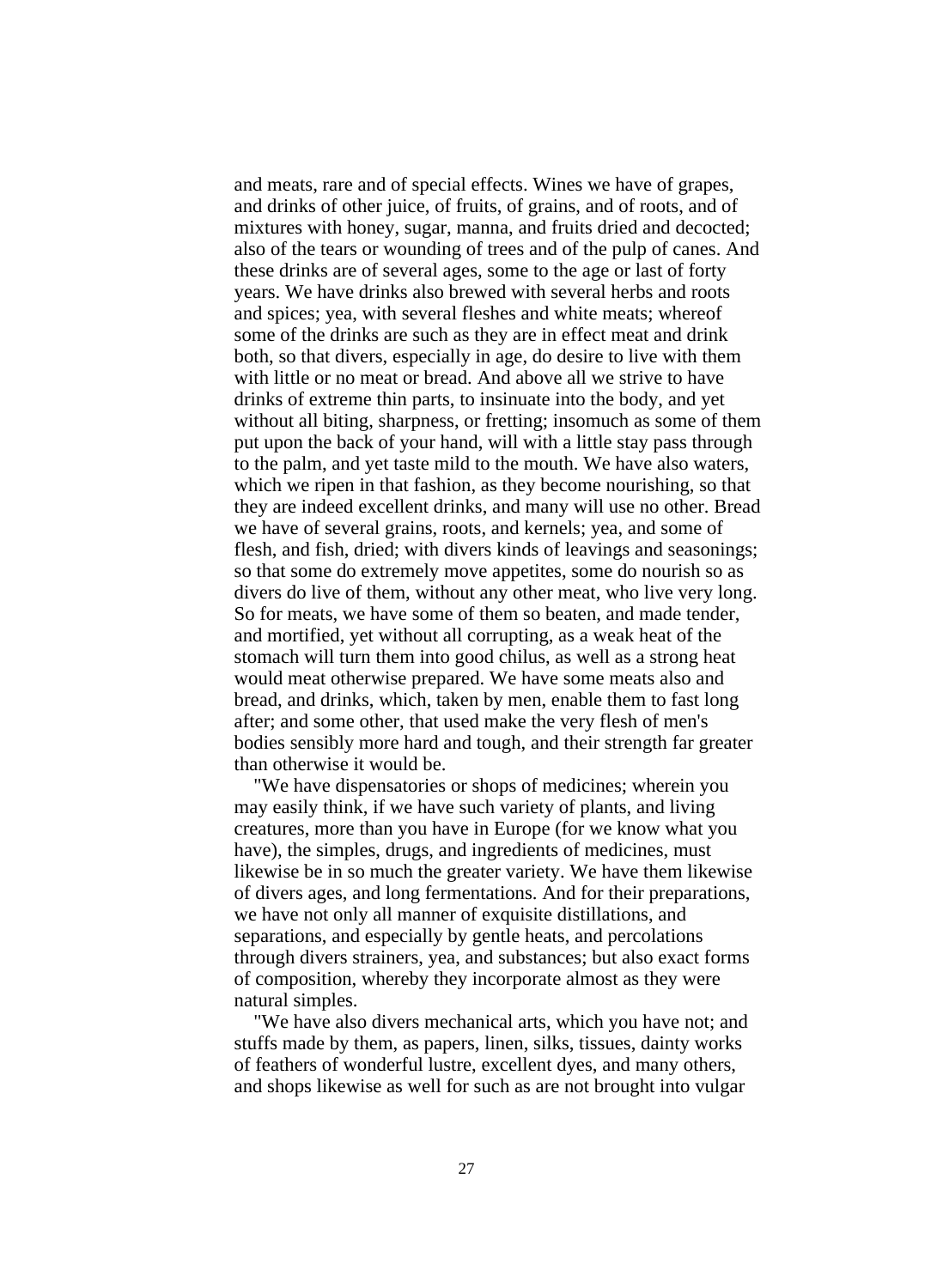use among us, as for those that are. For you must know, that of the things before recited, many of them are grown into use throughout the kingdom, but yet, if they did flow from our invention, we have of them also for patterns and principals.

"We have also furnaces of great diversities, and that keep great diversity of heats; fierce and quick, strong and constant, soft and mild, blown, quiet, dry, moist, and the like. But above all we have heats, in imitation of the sun's and heavenly bodies' heats, that pass divers inequalities, and as it were orbs, progresses, and returns whereby we produce admirable effects. Besides, we have heats of dungs, and of bellies and maws of living creatures and of their bloods and bodies, and of hays and herbs laid up moist, of lime unquenched, and such like. Instruments also which generate heat only by motion. And farther, places for strong insulations; and, again, places under the earth, which by nature or art yield heat. These divers heats we use as the nature of the operation which we intend requireth.

"We have also perspective houses, where we make demonstrations of all lights and radiations and of all colors; and out of things uncolored and transparent we can represent unto you all several colors, not in rainbows, as it is in gems and prisms, but of themselves single. We represent also all multiplications of light, which we carry to great distance, and make so sharp as to discern small points and lines. Also all colorations of light: all delusions and deceits of the sight, in figures, magnitudes, motions, colors; all demonstrations of shadows. We find also divers means, yet unknown to you, of producing of light, originally from divers bodies. We procure means of seeing objects afar off, as in the heaven and remote places; and represent things near as afar off, and things afar off as near; making feigned distances. We have also helps for the sight far above spectacles and glasses in use; we have also glasses and means to see small and minute bodies, perfectly and distinctly; as the shapes and colors of small flies and worms, grains, and flaws in gems which cannot otherwise be seen, observations in urine and blood not otherwise to be seen. We make artificial rainbows, halos, and circles about light. We represent also all manner of reflections, refractions, and multiplications of visual beams of objects.

"We have also precious stones, of all kinds, many of them of great beauty and to you unknown, crystals likewise, and glasses of divers kind; and among them some of metals vitrificated, and other materials, besides those of which you make glass. Also a number of fossils and imperfect minerals, which you have not. Likewise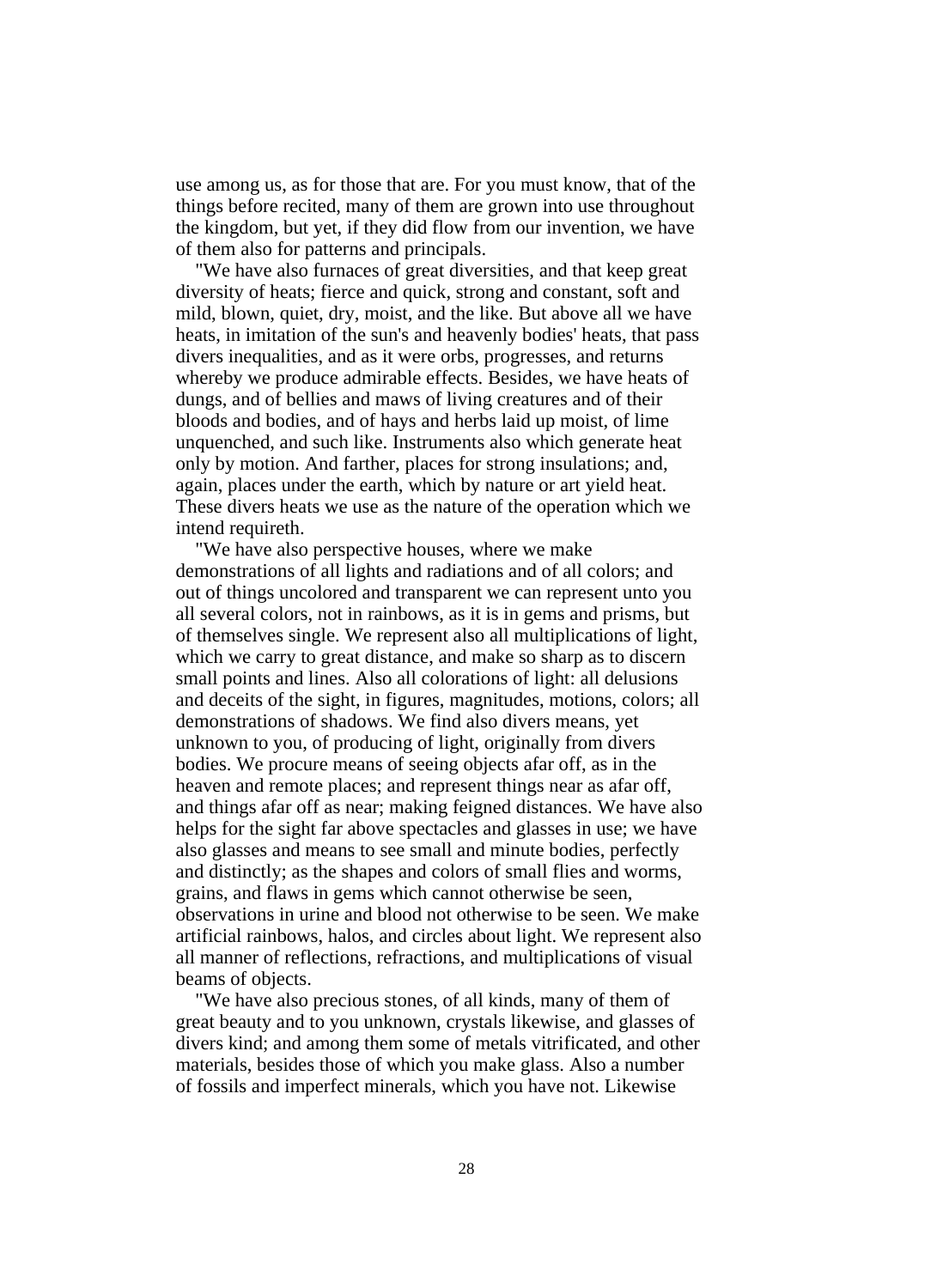loadstones of prodigious virtue, and other rare stones, both natural and artificial.

"We have also sound-houses, where we practise and demonstrate all sounds and their generation. We have harmony which you have not, of quarter-sounds and lesser slides of sounds. Divers instruments of music likewise to you unknown, some sweeter than any you have; with bells and rings that are dainty and sweet. We represent small sounds as great and deep, likewise great sounds extenuate and sharp; we make divers tremblings and warblings of sounds, which in their original are entire. We represent and imitate all articulate sounds and letters, and the voices and notes of beasts and birds. We have certain helps which, set to the ear, do further the hearing greatly; we have also divers strange and artificial echoes, reflecting the voice many times, and, as it were, tossing it; and some that give back the voice louder than it came, some shriller and some deeper; yea, some rendering the voice, differing in the letters or articulate sound from that they receive. We have all means to convey sounds in trunks and pipes, in strange lines and distances.

"We have also perfume-houses, wherewith we join also practices of taste. We multiply smells which may seem strange: we imitate smells, making all smells to breathe out of other mixtures than those that give them. We make divers imitations of taste likewise, so that they will deceive any man's taste. And in this house we contain also a confiture-house, where we make all sweatmeats, dry and moist, and divers pleasant wines, milks, broths, and salads, far in greater variety than you have.

"We have also engine-houses, where are prepared engines and instruments for all sorts of motions. There we imitate and practise to make swifter motions than any you have, either out of your muskets or any engine that you have; and to make them and multiply them more easily and with small force, by wheels and other means, and to make them stronger and more violent than yours are, exceeding your greatest cannons and basilisks. We represent also ordnance and instruments of war and engines of all kinds; and likewise new mixtures and compositions of gunpowder, wild-fires burning in water and unquenchable, also fire-works of all variety, both for pleasure and use. We imitate also flights of birds; we have some degrees of flying in the air. We have ships and boats for going under water and brooking of seas, also swimming-girdles and supporters. We have divers curious clocks and other like motions of return, and some perpetual motions. We imitate also motions of living creatures by images of men, beasts,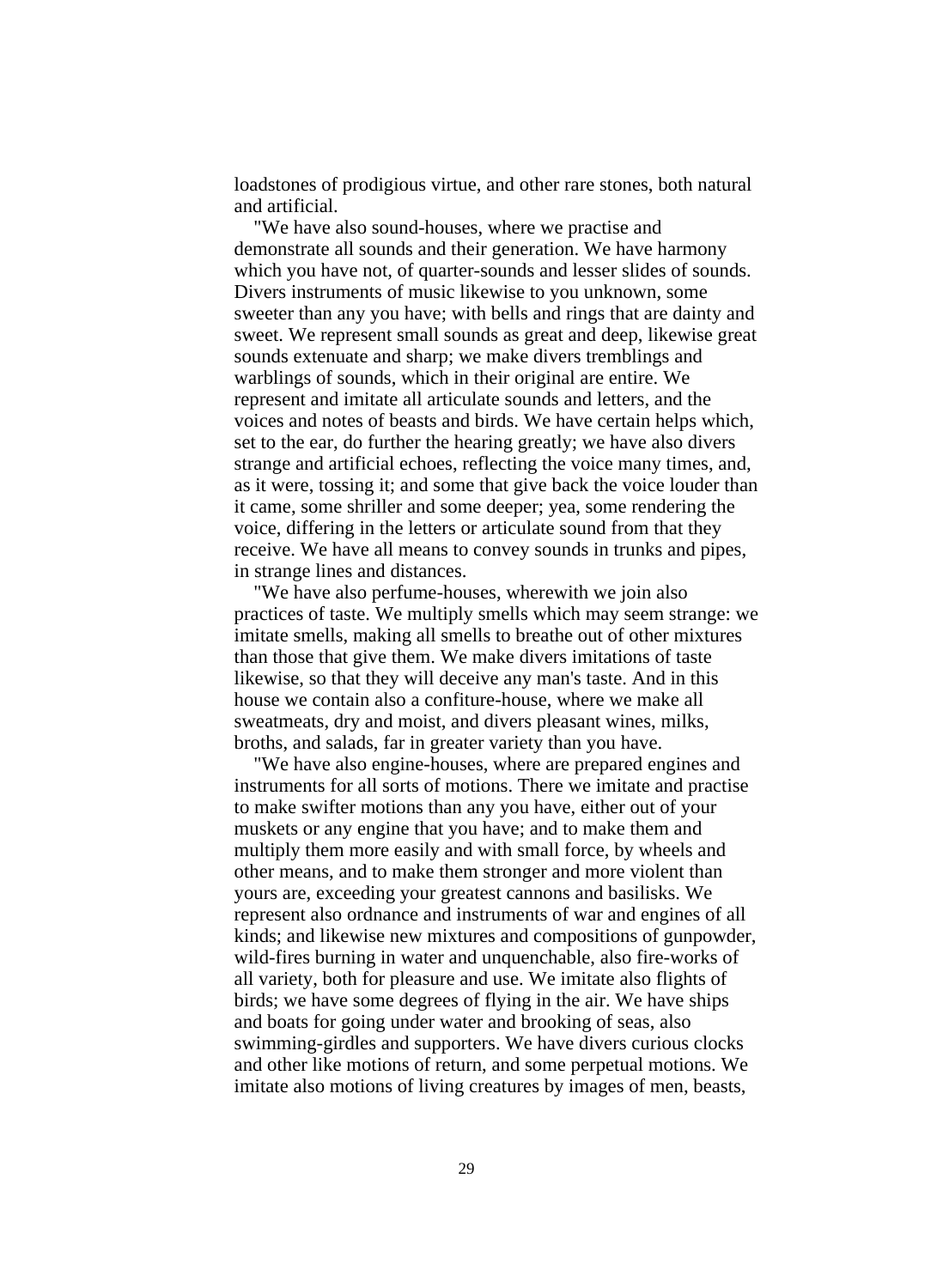birds, fishes, and serpents; we have also a great number of other various motions, strange for equality, fineness, and subtilty.

"We have also a mathematical-house, where are represented all instruments, as well of geometry as astronomy, exquisitely made.

"We have also houses of deceits of the senses, where we represent all manner of feats of juggling, false apparitions, impostures and illusions, and their fallacies. And surely you will easily believe that we, that have so many things truly natural which induce admiration, could in a world of particulars deceive the senses if we would disguise those things, and labor to make them more miraculous. But we do hate all impostures and lies, insomuch as we have severely forbidden it to all our fellows, under pain of ignominy and fines, that they do not show any natural work or thing adorned or swelling, but only pure as it is, and without all affectation of strangeness.

"These are, my son, the riches of Salomon's House.

"For the several employments and offices of our fellows, we have twelve that sail into foreign countries under the names of other nations (for our own we conceal), who bring us the books and abstracts, and patterns of experiments of all other parts. These we call merchants of light.

"We have three that collect the experiments which are in all books. These we call depredators.

"We have three that collect the experiments of all mechanical arts, and also of liberal sciences, and also of practices which are not brought into arts. These we call mystery-men.

"We have three that try new experiments, such as themselves think good. These we call pioneers or miners.

"We have three that draw the experiments of the former four into titles and tables, to give the better light for the drawing of observations and axioms out of them. These we call compilers. We have three that bend themselves, looking into the experiments of their fellows, and cast about how to draw out of them things of use and practice for man's life and knowledge, as well for works as for plain demonstration of causes, means of natural divinations, and the easy and clear discovery of the virtues and parts of bodies. These we call dowry-men or benefactors.

"Then after divers meetings and consults of our whole number, to consider of the former labors and collections, we have three that take care out of them to direct new experiments, of a higher light, more penetrating into nature than the former. These we call lamps.

"We have three others that do execute the experiments so directed, and report them. These we call inoculators.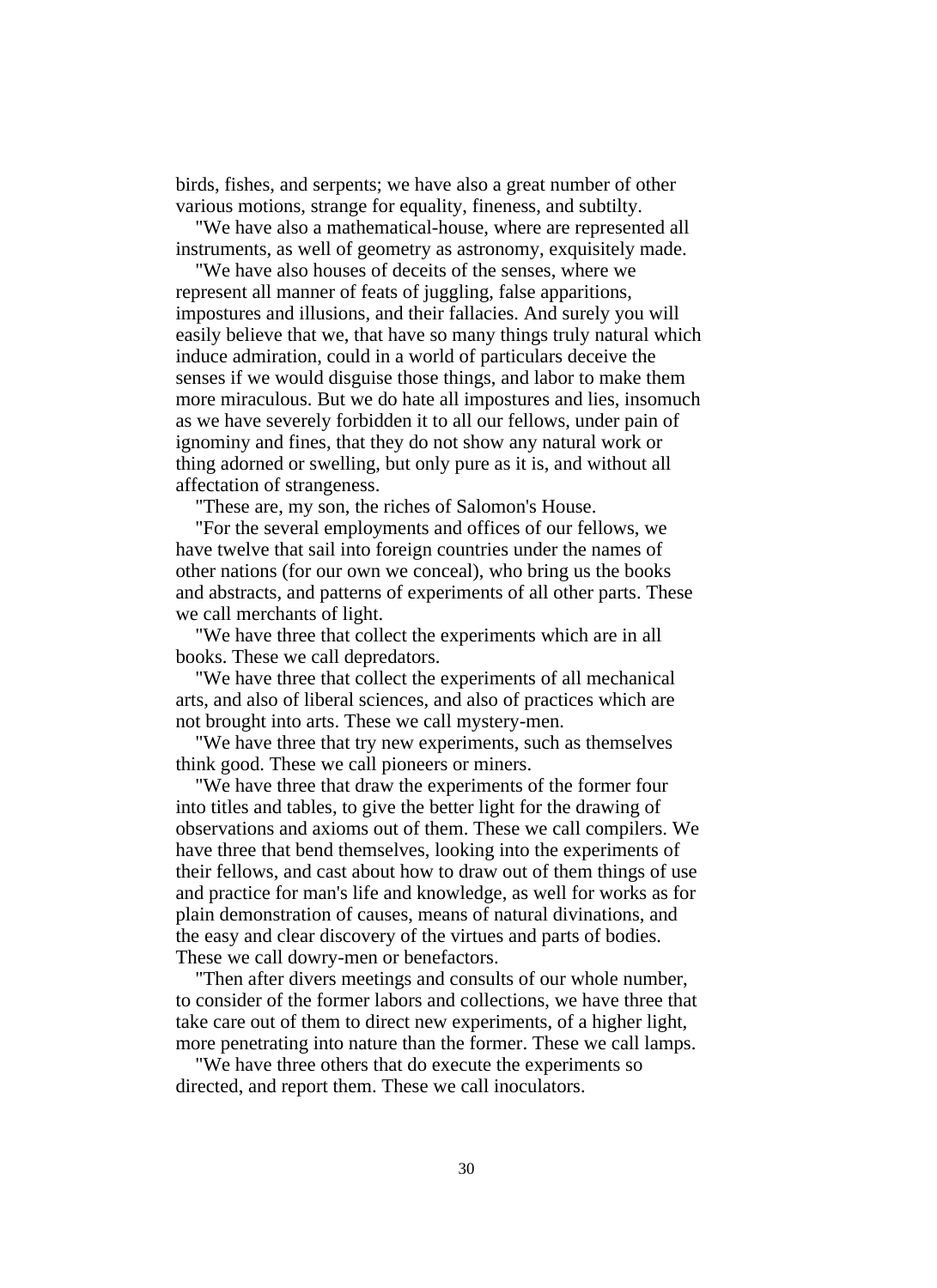"Lastly, we have three that raise the former discoveries by experiments into greater observations, axioms, and aphorisms. These we call interpreters of nature.

"We have also, as you must think, novices and apprentices, that the succession of the former employed men do not fail; besides a great number of servants and attendants, men and women. And this we do also: we have consultations, which of the inventions and experiences which we have discovered shall be published, and which not; and take all an oath of secrecy for the concealing of those which we think fit to keep secret; though some of those we do reveal sometime to the State, and some not.

"For our ordinances and rites we have two very long and fair galleries. In one of these we place patterns and samples of all manner of the more rare and excellent inventions; in the other we place the statues of all principal inventors. There we have the statue of your Columbus, that discovered the West Indies, also the inventor of ships, your monk that was the inventor of ordnance and of gunpowder, the inventor of music, the inventor of letters, the inventor of printing, the inventor of observations of astronomy, the inventor of works in metal, the inventor of glass, the inventor of silk of the worm, the inventor of wine, the inventor of corn and bread, the inventor of sugars; and all these by more certain tradition than you have. Then we have divers inventors of our own, of excellent works; which, since you have not seen) it were too long to make descriptions of them; and besides, in the right understanding of those descriptions you might easily err. For upon every invention of value we erect a statue to the inventor, and give him a liberal and honorable reward. These statues are some of brass, some of marble and touchstone, some of cedar and other special woods gilt and adorned; some of iron, some of silver, some of gold.

"We have certain hymns and services, which we say daily, of laud and thanks to God for His marvellous works. And forms of prayers, imploring His aid and blessing for the illumination of our labors; and turning them into good and holy uses.

"Lastly, we have circuits or visits, of divers principal cities of the kingdom; where as it cometh to pass we do publish such new profitable inventions as we think good. And we do also declare natural divinations of diseases, plagues, swarms of hurtful creatures, scarcity, tempest, earthquakes, great inundations, comets, temperature of the year, and divers other things; and we give counsel thereupon, what the people shall do for the prevention and remedy of them."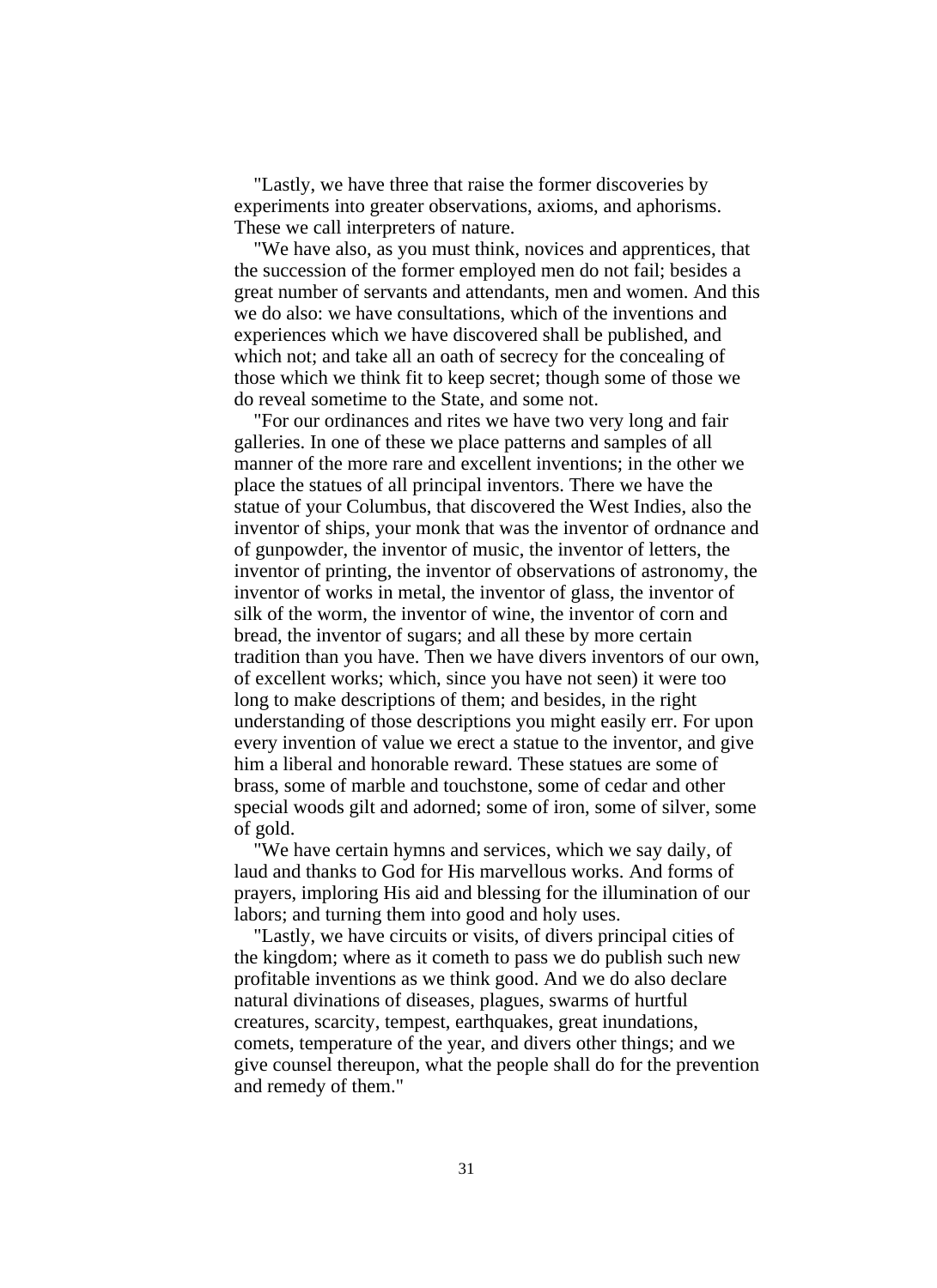And when he had said this he stood up, and I, as I had been taught, knelt down; and he laid his right hand upon my head, and said: "God bless thee, my son, and God bless this relation which I have made. I give thee leave to publish it, for the good of other nations; for we here are in God's bosom, a land unknown." And so he left me; having assigned a value of about 2,000 ducats for a bounty to me and my fellows. For they give great largesses, where they come, upon all occasions.

[THE REST WAS NOT PERFECTED.]